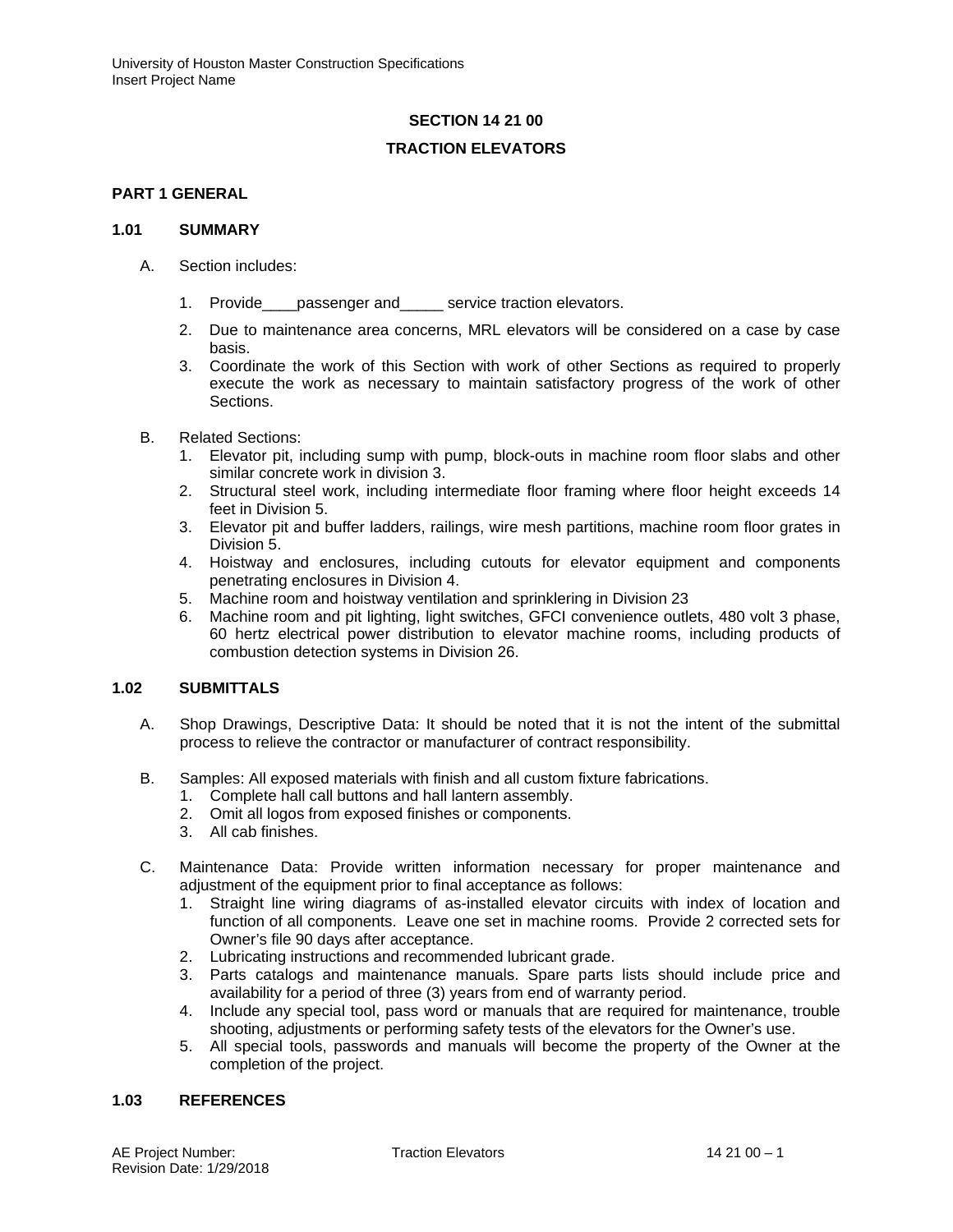- A. Comply with applicable building codes and elevator codes at the project site, including but not limited to the following:
	- 1. ASME A17.1 Safety Code for Elevators and Escalators, latest edition or as required by the local building code.
	- 2. NFPA 70 National Electrical Code.
	- 3. NFPA 80 Fire Doors and Windows.
	- 4. Americans with Disabilities Act Accessibility Guidelines (ADAAG).
	- 5. ASME A17.1, Buildings and Facilities, Providing Accessibility and Usability for Physically Handicapped People.
	- 6. ASME UL 10B and ASTM E152, Fire tests of door assemblies.
	- 7. Model building codes.
	- 8. All other local applicable codes.
- B. Make application for, secure and pay for all necessary permits and certificates of inspection for all equipment included herein, as required by the various departments of the Local and State Authorities. Furnish the Owner certificates and approval as required by the local governing authorities having jurisdiction.
- C. In addition to the permits, inspections and test specified and the governing codes, the elevator contractor will be required to have performed speed and load carrying capacity and heat tests at his own expense.
- D. Any damage of any kind to the car or the adjoining structure which may develop through performance of any tests shall be repaired at no additional costs to the Owner.

## **1.04 CONTRACTORS RESPONSIBILITY**

A. The electrical and mechanical design is based on the following power characteristics and heat releases. The Contractor shall submit with bid any power characteristics or heat releases of this equipment that exceeds these listed below. Any additions or modifications requested at a later date will be at the expense of the Contractor.

Elevator # Capacity Speed H.P. Accel. Amps Running Amps Heat Release

Heat Release is based on BTU's per hour per elevator. All amperages based on 460-volt, 3 phase, 60-hertz system. Maintain 50 to 90 degrees F temperature with 90% non-condensing humidity.

B. Store materials in a dry protected area. Protect and handle materials in accordance with manufacturer's recommendations to prevent damage, soiling, or deterioration.

## **1.05 WARRANTY**

A. Provide warranty to replace, repair, or restore parts or components that fail or do not operate properly due to poor field or factory workmanship, engineering or design for a period 12 months **[confirm warranty period with UH Elevator shop]** from the date of signed final acceptance.

### **1.06 MAINTENANCE**

A. Furnish regular maintenance for the elevators for a period of twelve (12) **[confirm number with UH Elevator shop]** months after the equipment is accepted by the Owner. The maintenance service shall comprise regular examinations of the installation by competent and trained mechanics on a weekly basis, and shall include all necessary adjustments, greasing, oiling, cleaning, and supply of parts and accessories necessary to keep the equipment in good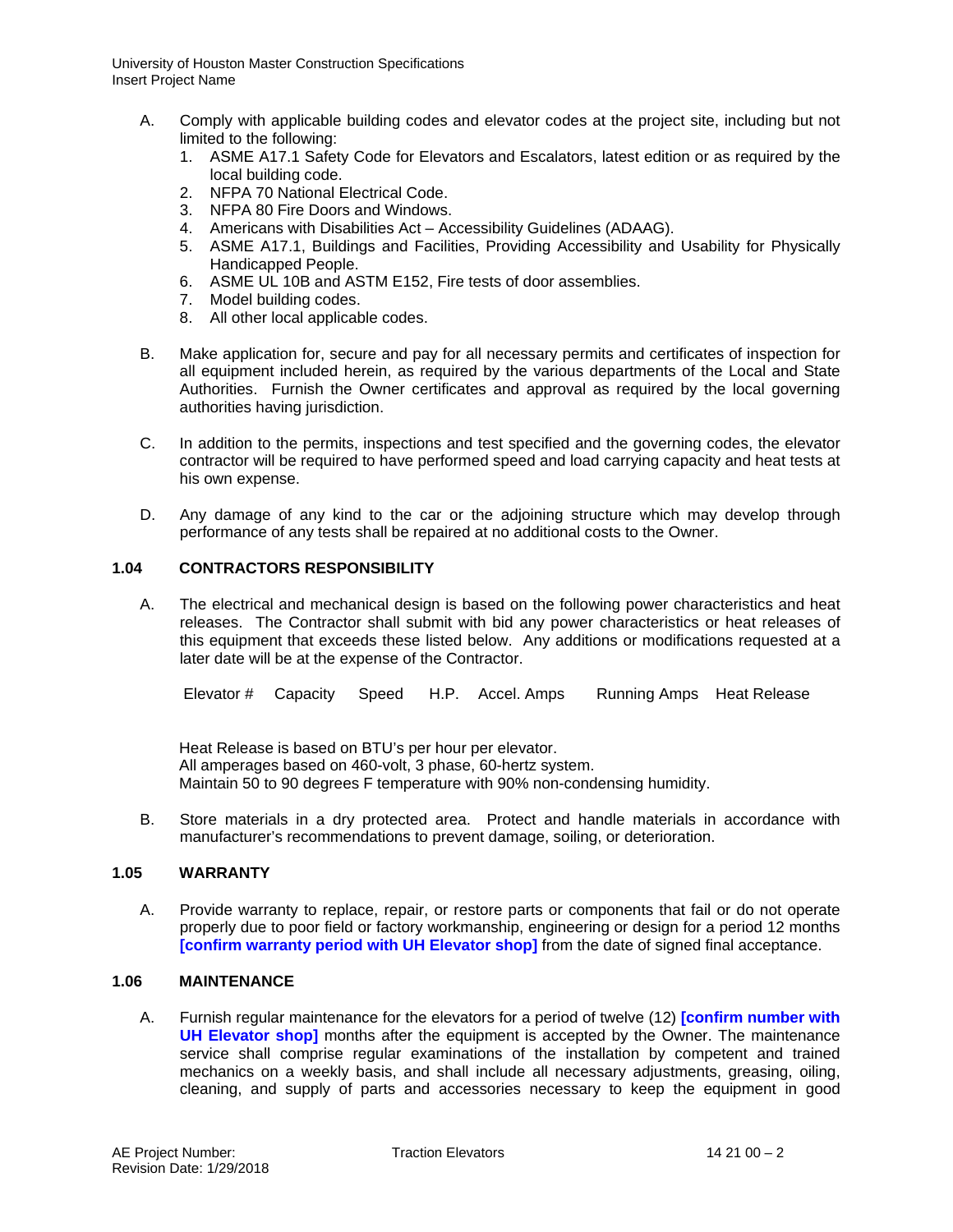operating condition, except such replacement of parts made necessary by misuse, accidents not attributable to failure of equipment or workmanship, and negligence of the Owner.

B. Repair work during the twelve month warranty period **[confirm warranty period with UH Elevator shop]** shall be carried out only by the Elevator Contractor's personnel, using only standard parts furnished by the Elevator Contractor and shall not be assigned or transferred to any agent.

# **I.07 FULL MAINTENANCE BID**

A. Elevator Contractor shall provide a full maintenance proposal for five years starting from completion of the 12 months maintenance period included in base elevator bid. Proposal shall include 24-hour emergency callback service. This bid is to be submitted with equipment bid for review.

# **1.08 QUALITY ASSURANCE**

- A. The specific product or material manufactured by any of the following listed manufacturers is "acceptable" only if the specific product or material can evidence exact compliance with the contract documents and governing codes.
	- 1. ThyssenKrupp Elevator Company
	- 2. Fujitec America Company
	- 3. KONE Elevator Company
	- 4. Otis Elevator Company
	- 5. Schindler Elevator Company
- B. Elevator Contractor must be able to demonstrate that he has installed and maintained similar elevators to those specified and which have given satisfactory service; has been in successful operation for at least ten (10) years; maintains locally an adequate stock of parts for replacement or emergency purposes; has available qualified persons to do the work.
- C. The controls shall not have any software embedded that would require service by only the original control manufacturer.

# 1.09 **PARTS AND PRINTED CIRCUIT BOARDS**

A. Contractor guarantees they will sell parts and printed circuit boards to the Owner or the Owner's Agent. The same shall not be dependent on an exchange component.

# **PART 2 PRODUCTS**

# **2.01 MANUFACTURERS**

- A. The following manufacturers and dispatching are acceptable:
	- 1. For all elevators:

ThyssenKrupp Elevator Virginia Controls or Motion Control Fujitec America Elevator Virginia Controls or Motion Control KONE Elevator **Virginia Controls or Motion Control**<br>
Otis Elevator **Virginia Controls or Motion Control** Otis Elevator **Virginia Controls or Motion Control**<br>
Schindler Elevator **Virginia Controls or Motion Control** Virginia Controls or Motion Control

2. For cabs and entrances: ThyssenKrupp Elevator Fujitec America Elevator  $H \& B$ KONE Elevator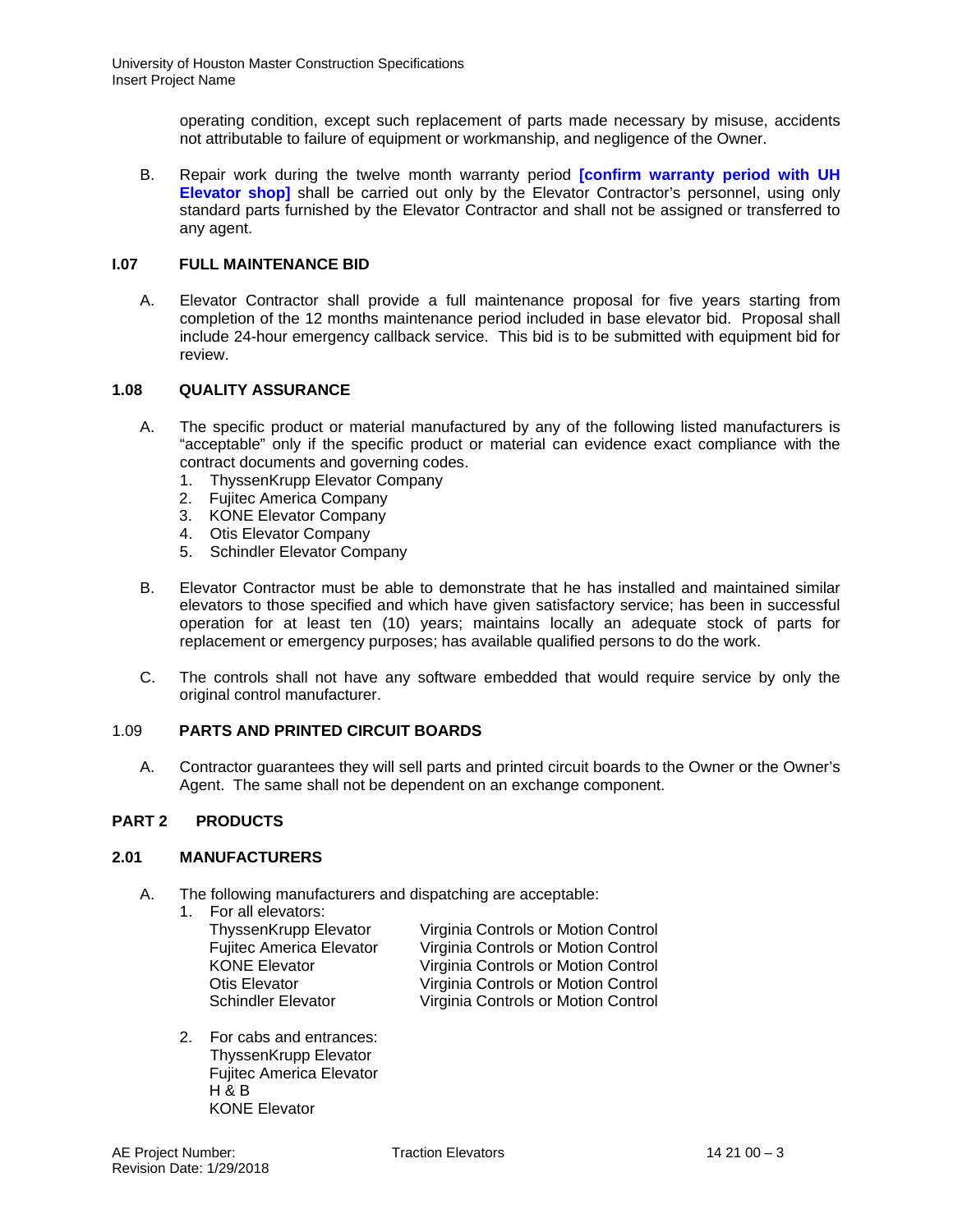Otis Elevator Schindler Elevator **Tyler** 

# **2.02 TYPE AND GENERAL CHARACTERISTICS**

## A. Passenger Elevators

| $\mathbf{1}$ . | Quantity:              |                                                                                                                                                                                                                                               |  |  |  |
|----------------|------------------------|-----------------------------------------------------------------------------------------------------------------------------------------------------------------------------------------------------------------------------------------------|--|--|--|
| 2.             | Capacity:              | Capable of holding EMS stretcher; generally<br>between 2500 and 3500 lbs.                                                                                                                                                                     |  |  |  |
| 3.             | Speed:                 | 2 through 3 floors of travel = $150$ fpm<br>4 and above of travel = $350$ fpm                                                                                                                                                                 |  |  |  |
| 4.             | Floors Served:         | As required                                                                                                                                                                                                                                   |  |  |  |
| 5.             | Stops and Openings:    | As required                                                                                                                                                                                                                                   |  |  |  |
| 6.             | Operation and Control: | Microprocessor by Virginia Controls or<br><b>Motion Control Engineering</b>                                                                                                                                                                   |  |  |  |
| 7.             | Machine Location:      | Overhead above hoistway but at lower level<br>may be an option                                                                                                                                                                                |  |  |  |
| 8.             | Cabs:                  | Stainless steel front car door, stainless steel<br>base, plastic laminate sides and rear,<br>luminous ceiling with UL<br>approved<br>manufacturer's standard concealed lighting,<br>exhaust fan, stainless steel handrails on<br>three sides. |  |  |  |
| 9.             | Doors:                 | 3-6" minimum width x 7'0" high. 16 gauge<br>material.                                                                                                                                                                                         |  |  |  |
| 10             | Ceiling height:        | 8-0" to canopy. 7'6" to luminous ceiling.                                                                                                                                                                                                     |  |  |  |
| 11             | Cab Inside:            | To meet ADA code inside dimensions                                                                                                                                                                                                            |  |  |  |

# B. Freight Elevators

| 1. | Quantity:                     |                                               |  |  |  |
|----|-------------------------------|-----------------------------------------------|--|--|--|
| 2. | Capacity:                     | Minimum of 4000 lbs., sized to meet specific  |  |  |  |
|    |                               | product and product weight.                   |  |  |  |
| 3. | Speed:                        | Up to 2 floors of travel = $50$ fpm           |  |  |  |
|    |                               | Above 2 floors of travel = 100 fpm            |  |  |  |
| 4. | Floors Served:                | As required                                   |  |  |  |
| 5. | Stops and Openings:           | As required                                   |  |  |  |
| 6. | <b>Operation and Control:</b> | Microprocessor by Virginia Controls or        |  |  |  |
|    |                               | <b>Motion Control Engineering</b>             |  |  |  |
| 7. | <b>Machine Location:</b>      | Overhead above hoistway but at lower level    |  |  |  |
|    |                               | may be an option.                             |  |  |  |
| 8. | Cabs:                         | Standard freight cab (steel wainscoting) 8'0" |  |  |  |
|    |                               | x 8'0". Provide complete set of wall pads.    |  |  |  |
| 9. | Doors:                        | Bi-parting type. Manual or Power doors as     |  |  |  |
|    |                               | required.                                     |  |  |  |
| 10 | Ceiling height:               | 8'0" to canopy                                |  |  |  |
|    |                               |                                               |  |  |  |
| 11 | Cab Inside:                   | Sized to meet specific product and product    |  |  |  |
|    |                               | weight.                                       |  |  |  |

# **2.03 PERFORMANCE**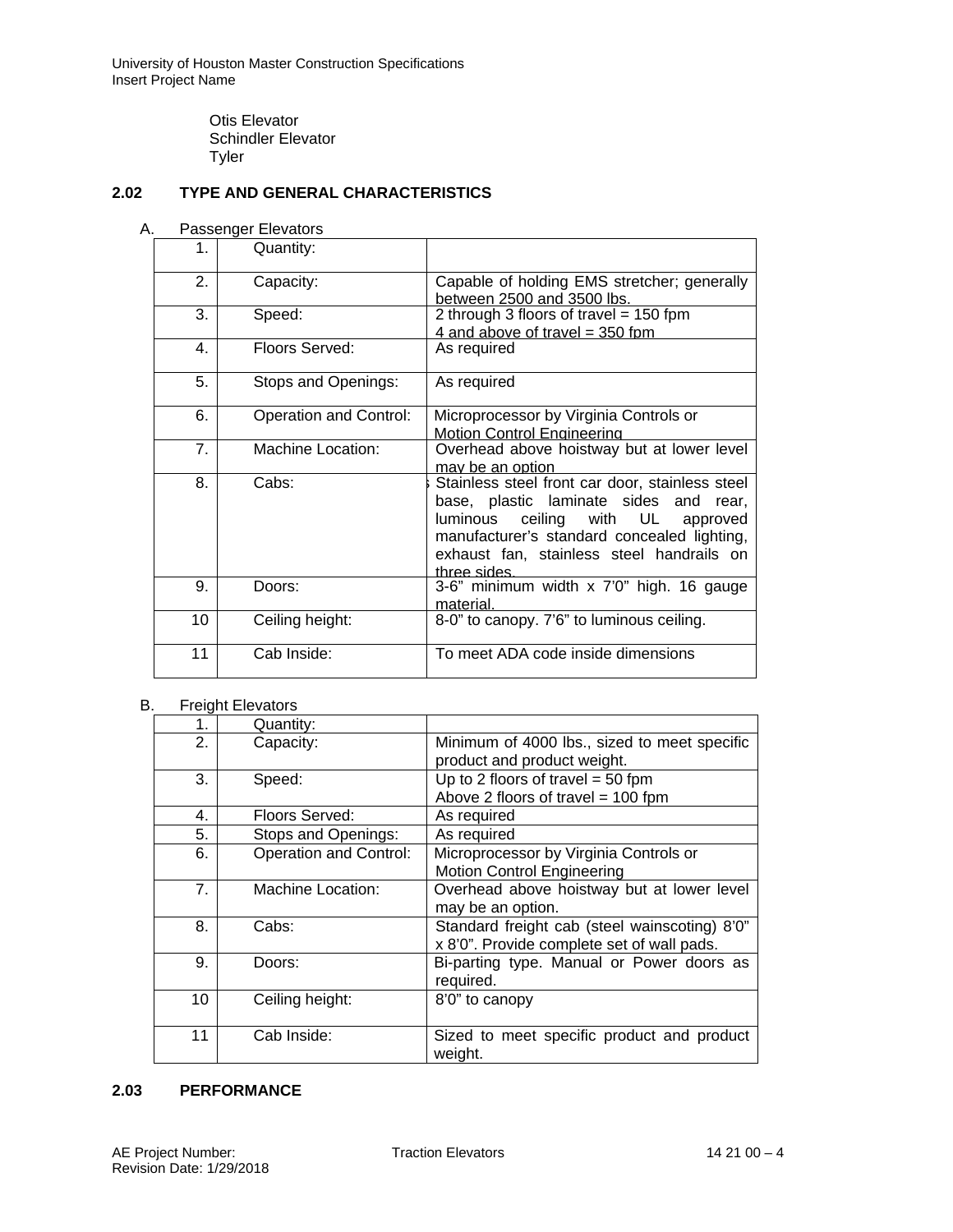- A. Speed: +/- 3% under any loading condition.
- B. Capacity: Safely lower, stop and hold up to 125% rated load.
- C. Leveling: +/- 1/8" under any loading condition.
- D. Door Closing time, Thrust and Kinetic Energy shall comply with ASME Code and ADA.

Floor to Floor Performance Time: Floor to floor performance time of 10.0 seconds for passenger elevators and 11.5 seconds for service elevators (from time door starts closing at one floor to fully opened and level on next successive typical floor, regardless of loading conditions or direction of travel).

### **2.04 MACHINE ROOM EQUIPMENT**

- A. Identification: Provide identifying numbers on drive, machine, governor, controller and disconnect switch.
- B. Geared Machine: These machines shall be of the geared traction type as required in the elevator schedule. A continuous bed plate shall be provided and set on steel beams or a structural concrete slab.
- C. Motors: The motor shall be alternating current, reversible type designed for elevator service with high starting torque and low starting current. Motor armature shall be dynamically balanced and supported by appropriate ball or roller bearings.
- D. Brake: The brake shall be spring applied and electrically released and designed to provide smooth stops under variable loads.
- E. Sound Isolation: Provide resilient isolators beneath the machine bed plates and drive units to reduce vibration and noise transmission to the building structure.
- F. Governor: the car safety shall be operated by a centrifugal speed governor located at the top of the hoistway in the machine room. The governor shall actuate a switch when excessive descending speeds occur, disconnecting power to the motor and applying the brake application of the safety.
- G. Drive System:
	- 1. A variable voltage variable frequency AC drive system shall be provided. Power for the system will be taken from the building 3 phase power supply. The AC voltage will be changed to DC, and a power transistor inverter circuit will change the DC voltage to AC to power the elevator motor. Motor speed and torque will be controlled by varying the frequency and amplitude of the AC. A digital velocity encoder shall be provided on the motor giving feedback to the controller on motor speed and position. Provide line filters, noise spike or notching suppressors to insure other computer-operated equipment in the building will not be affected.
	- 2. The system shall meet or exceed all requirements of IEEE 519 1981 standard for general systems. The position selector shall be part of the microprocessor system. The car position in the hoistway shall be digitized through a primary position encoder. The microprocessor control system shall store the floor position and slowdown points in memory.
	- 3. The drive control system shall be a dual-loop feedback system based primarily on car position. The velocity profile shall be calculated by the microprocessor control system producing extremely smooth and accurate stops. The velocity encoder shall permit accurate position/velocity feedback shall permit a fast and accurate control of acceleration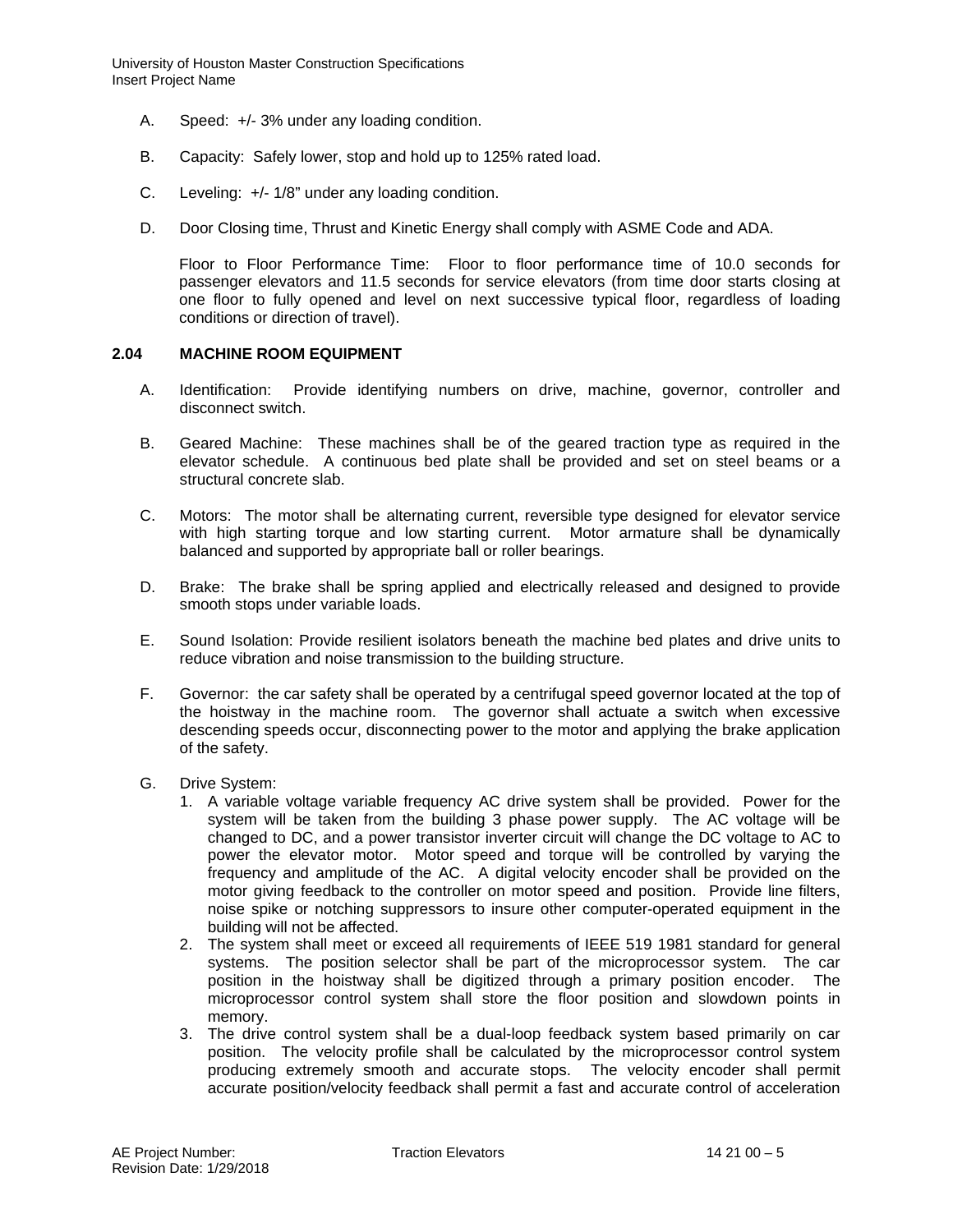and deceleration. The vertical acceleration rate shall be not less than 3.3 ft./sec.<sup>2</sup> for speeds through 700 fpm, and 4 ft./sec.<sup>2</sup> for speeds over 700 fpm.

4. Provide regenerative drives for speeds of 350 fpm or greater.

# **2.05 AUTOMATIC TWO WAY LEVELING.**

- A. Each elevator will have two way leveling to automatically bring the car to a stop approximately level with any floor for which a stop has been initiated, regardless of load, rope stretch of direction of travel.
- B. Automatic leveling control shall permit the synchronization of door opening with the stopping of the car at a floor.

## **2.06 ELEVATOR SUCCESSIVE STARTING**

A. After all variable frequency drives in a group have been shut down due to lack of normal power, only a single drive shall be allowed to start up at one time.

## **2.07 NORMAL STOPPING DEVICES**

A. Provide slow-down and normal stopping devices on top of each car.

## **2.08 GUARDS**

A. In addition to guards for sheaves and other similar items hereinafter specified, attention is directed to the requirements relative to guarding of exposed gears, sprockets, tape or rope sheaves, or devices of selectors, floor controllers, or signal machines, and the ropes, chains, or tapes for driving same in machine rooms and secondary spaces. Kick angles shall be included around all unprotected openings in the machine room floor.

## **2.09 MOTION CONTROL OR VIRGINIA CONTROLS**

- A. Furnish and install microprocessor motion controllers for each elevator as manufactured by either of the above companies.
- B. The motion control system shall perform all of the functions of safe elevator motion and elevator door control. This shall include all of the hardware and software required to connect, transfer and interrupt power, and protect the equipment against overloads. The motion controller shall interface with the microprocessor control system.

# **2.10 OPERATION AND CONTROL SYSTEMS**

A. Provide "Group Automatic" operation and control systems for each group of elevators.

### **2.11 OPERATION**

- A. General Operation and Control: A microprocessor based control system shall be provided to perform all of the functions of safe elevator motion and elevator door control. This shall include all of the hardware required to connect, transfer and interrupt power, and protect the motor against overloading. The system shall also perform car operational and group supervisory control. Each controller cabinet containing memory equipment shall be properly shielded from line pollution. Micro-computer system shall be designed to accept reprogramming with minimum system down time.
- B. Anticipated in Rush Device: To maintain sufficient lobby elevator capacity to handle anticipated heavy in rush traffic the system shall include a device to call all of the cars in the group to the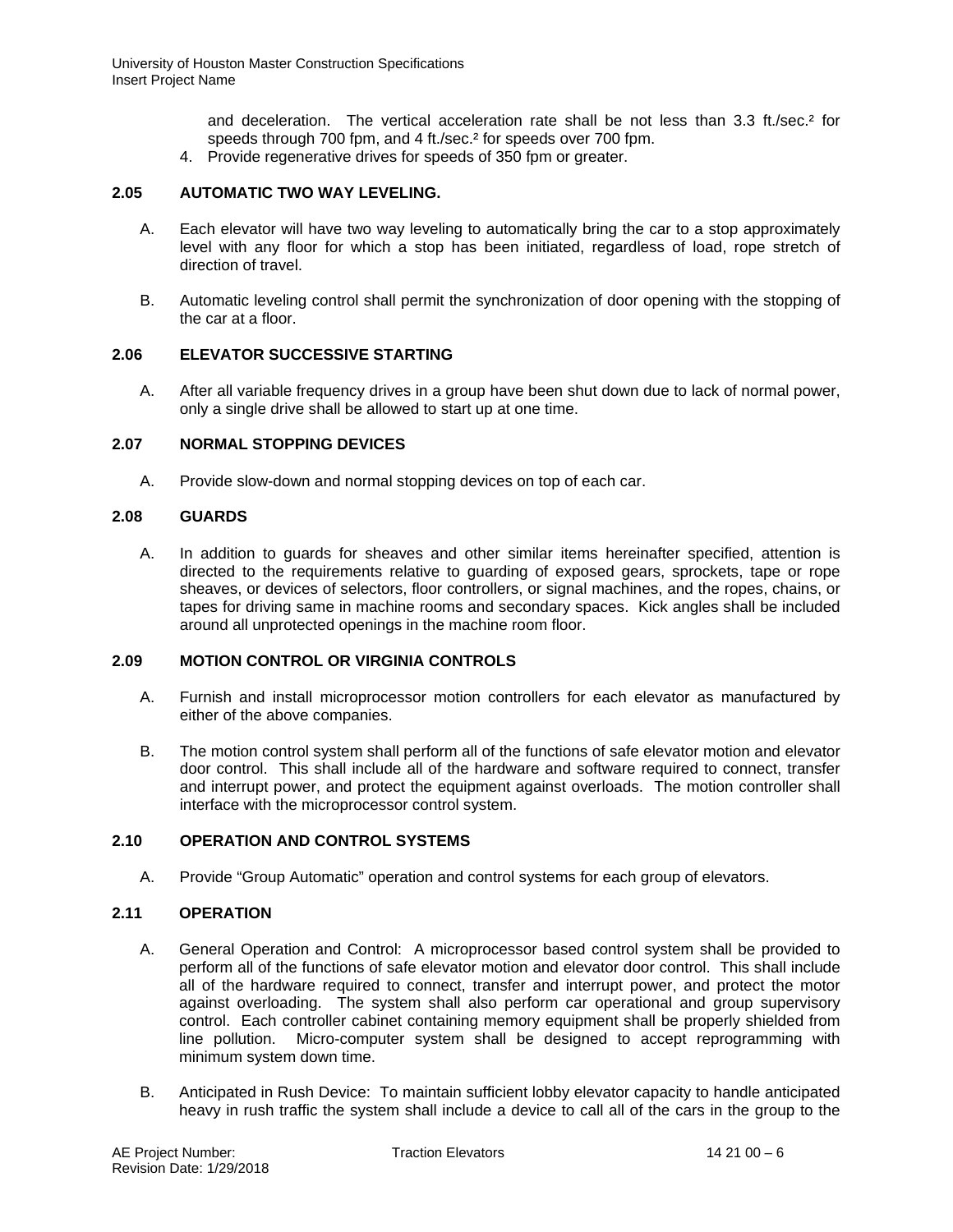lobby without waiting for a lobby call. The device shall only operate predetermined heavy rush periods. During these periods, cars shall be automatically dispatched from the lobby when they become loaded nearly to capacity or, if not loaded to capacity, on a variable time interval calculated on the basis of the number of cars at the lobby and other data representative of traffic in the system. The cars shall continue to operate in this manner until the end of the predetermined period.

- C. Off Peak Geographical Spacing: When the cars are at rest, they shall be assigned throughout the building to pre-determined zones. The first car entering a zone shall become assigned to that zone. A car may run through an occupied, assigned zone in search of an occupied zone in which to park. While there are no calls registered the cars shall remain in a zone parked with door closed. The lowest zone shall consist of the main floor and adjacent floor, above or below, as required to suit design requirements. The remaining floors shall be divided into equal zones with one car randomly assigned to each zone. Optimized response to hall calls shall be below, as required to suit design requirements. The remaining floors shall be divided into equal zones with one car randomly assigned to each zone. Optimized response to hall calls shall be achieved by comput9ng a relative system response (RSR) time for each registered hall call. The computation of each car's (RSR) time to a hall call shall be based on, but not limited to, such relevant factors as distance, service to previously assigned car, and hall calls, car load, direction, door and car motion status, and coincidence of car and hall calls. The car with the least RSR shall have this car assigned to it. RSR computation for each hall call is repeated several times a second and the hall call assignment might be changed if a more suitable car is found.
- D. Moderate Up and Moderate Down Traffic programs: When incoming traffic at the lobby floor increases as indicated by two cars leaving the lobby in the up direction, filled to capacity with a re-determined adjustable time period, cars assigned to upper zones shall be called to the lobby without waiting for a lobby call. Calls shall be automatically dispatched from the lobby when they become loaded nearly to capacity or, if not loaded to capacity, on a variable time interval calculated on the basis of the number of cars at the lobby and other data representative of traffic in the system. The cars shall continue to operate in this manner until the lobby traffic has been reduced to a predetermined level. When down calls above the lobby increases to a predetermined level, assignment of a car to the lobby ceases and the lobby car shall travel up to assist the other cars. Cars arriving at the lobby, after discharging passenger shall be dispatched upward. The cars shall continue to operate in this manner until the down traffic has been reduced to a pre-determined level.
- E. Anticipated Exit Device: To prepare the system for heavy outgoing traffic, operation shall be such that upon arrival at the lobby of any car, loaded more than a pre-determined capacity during a regularly anticipated exit period, assignment of a car to the lobby ceases and the lobby car shall travel up to assist the other cars. Cars arriving at the lobby, after discharging passengers, shall be dispatched upward. The cars shall continue to operate in this manner until the end of the regularly anticipated exit period.
- F. Car to Lobby Operation: Provide a key operated switch for each elevator in the Life Safety Panel which, when actuated, shall cause the corresponding elevator to make a trip to the lobby as soon as the car is available for response to the special call.
- G. Load Weighing Dispatching: A load weighing device shall be provided which shall dispatch the cars away from the main lobby floor when the load in the car reaches a pre-determined capacity. The load dispatch weight shall be adjustable.
- H. Load Weighing Bypass: A load weighing device shall be provided which shall be set to operate at a pre-determined percentage of the load in the car. The car shall bypass hall calls when this device is actuated. The bypass load weight shall be adjustable and separate from the load weighing dispatch weight.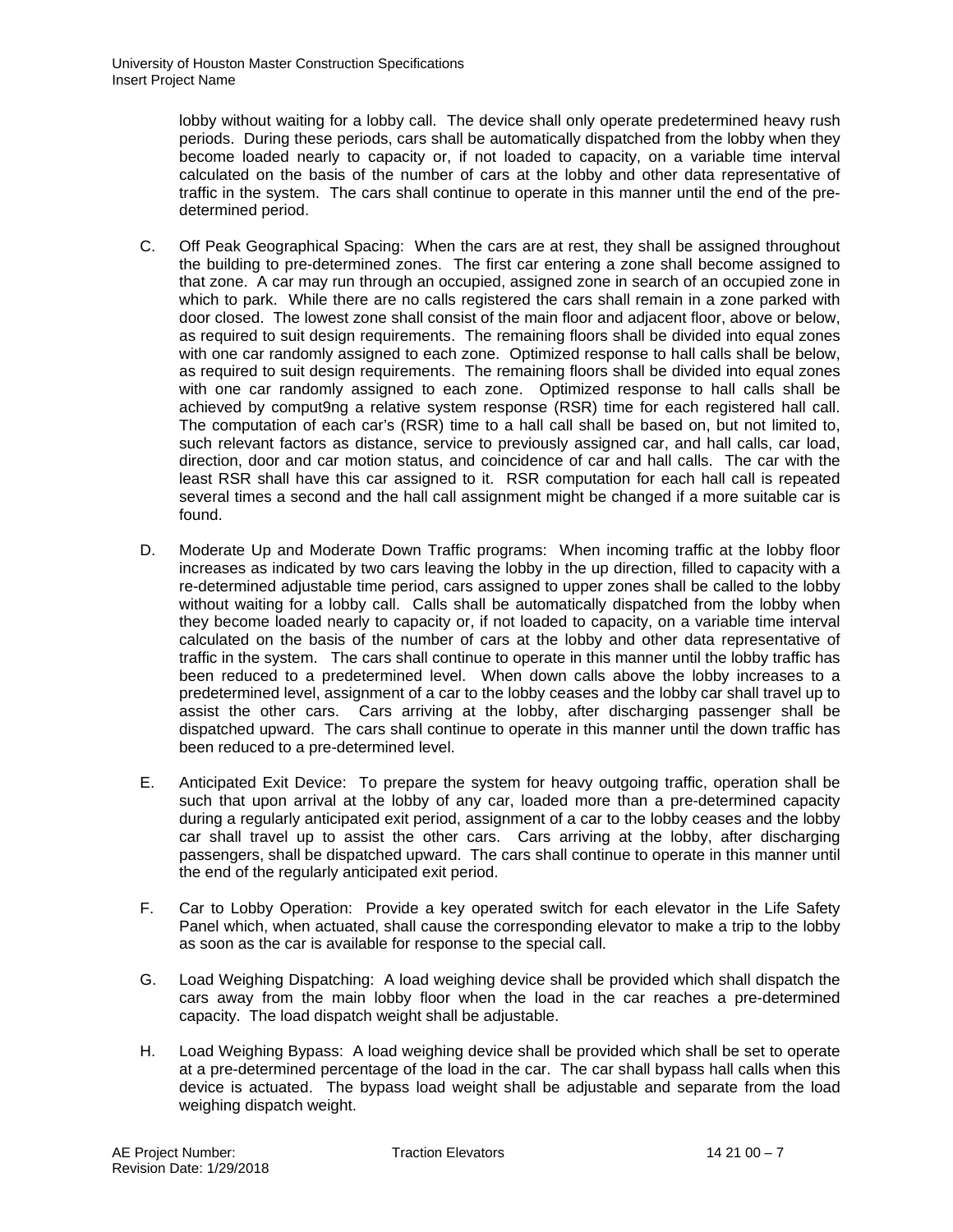- I. Anti-nuisance: A system shall be provided so that when the number of car calls is greatly disproportionate with the weight of the car all car calls shall be canceled without making any stops. The ratio of calls to weight shall be adjustable.
- J. Car Button Independent Service all Elevators: A Switch shall be provided in the car operating station which, when actuated, shall disconnect the elevator from the hall buttons, and permit operation from the car buttons only.
- K. Car Reversal Operation: A car without registered car call arriving at a floor where both up and down hall calls are registered shall initially respond to the hall call in the direction that the car was traveling. If no car call or hall call is registered for further travel in that direction, the car shall close its doors and immediately reopen them in response to the hall call in the opposite direction.
- L. Car Delay Operation: If, for any reason, the doors are prevented from closing and the car is unable to respond to a call, the calls shall be transferred to another car.

## **2.12 GENERAL OPERATIONS AND CONTROL**

- A. Control of the elevator shall be automatic in operation by means of pushbuttons in the car numbered to correspond to floors served, for registering car stops and by up/down push buttons at each intermediate landing and call pushbuttons at terminal landings.
- B. The momentary pressing of one or more buttons shall dispatch the car to designated landings in the order in which the landings are reached by the car, irrespective of the sequence in which buttons are pressed.
- C. Each landing call shall be canceled when answered.
- D. When the car is traveling in the up direction, it shall stop at all floors for which car buttons or up hall buttons have been pressed. It shall not stop at floors where down buttons only have been pressed unless the stop for the floor has been registered by a car button, or unless the down call is at the highest floor for which any buttons have been pressed.
- E. The pressing of an up button when the car is traveling in the down direction shall not interrupt the travel unless the stop for that floor has been registered by a car button, or unless the up call is the lowest for which any button has been pressed.
- F. When the car has responded to high or lowest stop, and stops are registered for the opposite direction, its travel shall reverse automatically and it shall then clear the calls registered for that direction.
- G. Should both up and down call be registered at an intermediate floor, only the call corresponding to the direction in which the car is traveling shall be canceled upon the stopping of the car at the landing.
- H. An adjustable time delay shall be provided so that after the car has stopped in response to a hall button, the entering passenger may register his car button before the car will reverse to answer calls in opposite direction.
- I. Car station shall contain a key operated toggle switch for the car light, a fan switch and a door open button for stopping the closing motion of the doors and causing them to return automatically to their position.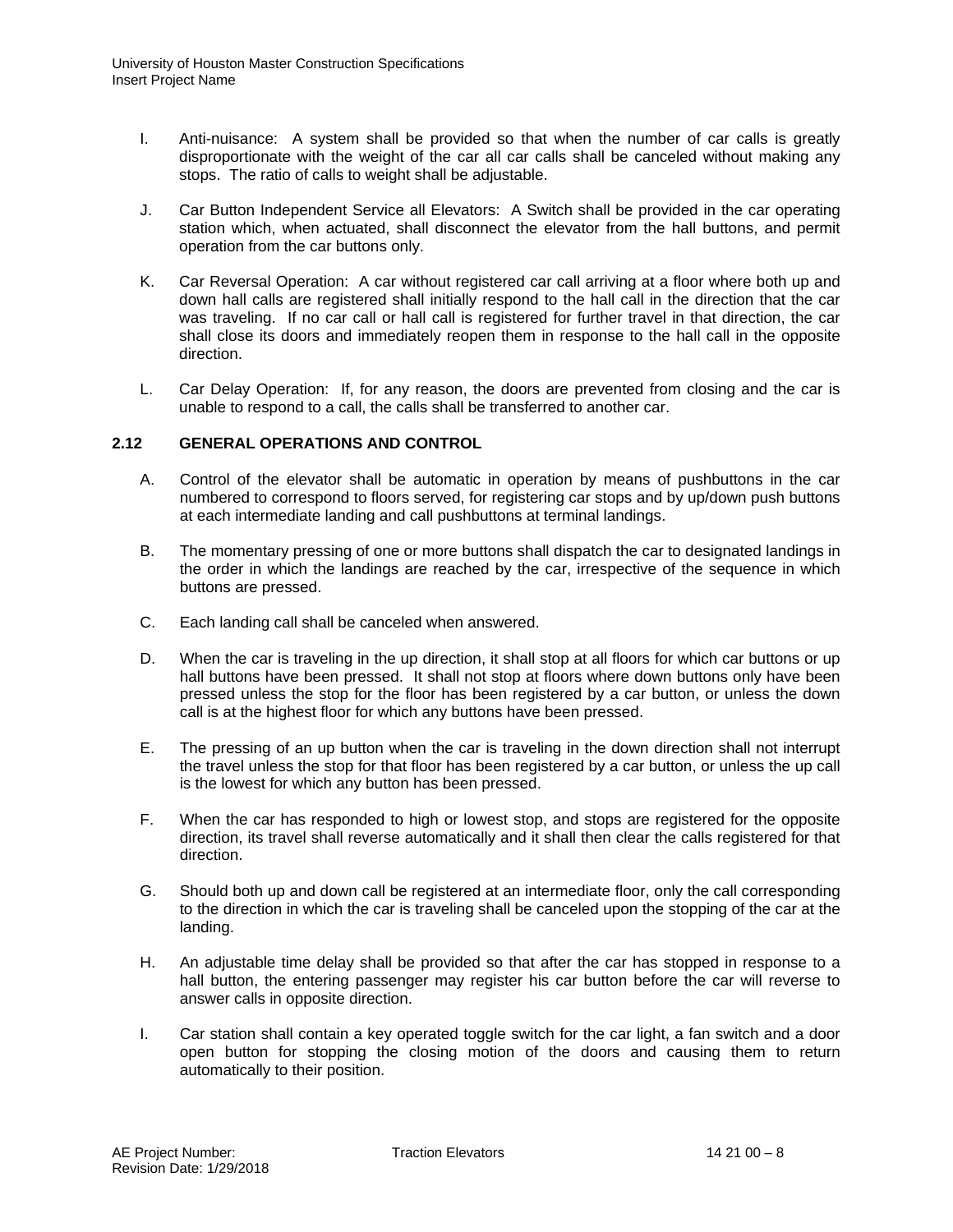- J. The buttons in the car and hall stations shall be of the light-up type and shall indicate that a call has been registered for that landing.
- K. Elevators shall have car button independent service. When a key operated switch in the car panel is activated the car shall be disconnected from the hall buttons and shall only respond to car buttons. Car doors shall be closed by pressing the door close button.

## **2.13 AUXILIARY OPERATION AND CONTROLS**

- A. General: In addition to primary control system features, provide the following controls or operational features for the passenger and service elevators, except where otherwise indicated.
- B. Special Emergency Service Phase I: The activation of a key switch in a lobby level hall station shall return all cars in the group express to the designated floor and by-pass all car and hall calls. The cars shall park at the designated floor with the doors open and will not respond to car or hall calls unless the SES-II switch in the car is activated. This system shall be in conformance with the current ASME code, Section 211.3.
- C. Special Emergency Service Phase II: In-car control of each elevator during the emergency operation, by means of a key switch in each car shall be provided. Operation shall be per ASME Code, Rule 211.3.
- D. Emergency Lighting and alarm Bell (Power to Car): Remote emergency alarm bell, located where directed, so it can be heard outside the hoistway to be arranged to sound automatically in response to activation of alarm button.
- E. Emergency lighting and Alarm Bell (No Electrical Power to Car): Car mounted 12 volt battery unit including solid state charger and testing means enclosed in common metal container rechargeable lead acid or nickel cadmium battery with 10 year minimum life expectancy. When normal power to the car fails the system shall automatically provide power to the car emergency light and to the alarm bell circuit.
- F. Emergency Exhaust Fan: Any glass elevators located where direct sunlight can reach the cab must be equipped with a battery back up exhaust fan.

# **2.14 GUIDE RAILS**

A. Car and counterweight guide rails, brackets and bracket spacing shall conform to ASME A17.1 Code requirements. Design brackets to accommodate offsets or variations in hoistway walls. Include ladder brackets where necessary.

# **2.15 PIT SWITCH**

A. Provide an additional pit switch where pit depth exceeds 66 inches.

# **2.16 ROPES**

A. Suspension ropes and their connections shall conform to ASME A17.1, Section 2.12.

# **2.17 ELEVATOR COUNTERWEIGHTS**

A. A counterweight shall be provided for each elevator equal in weight to approximately the weight of the car plus a minimum of 40 percent of the rated load.

# **2.18 CAR AND COUNTERWEIGHT BUFFERS**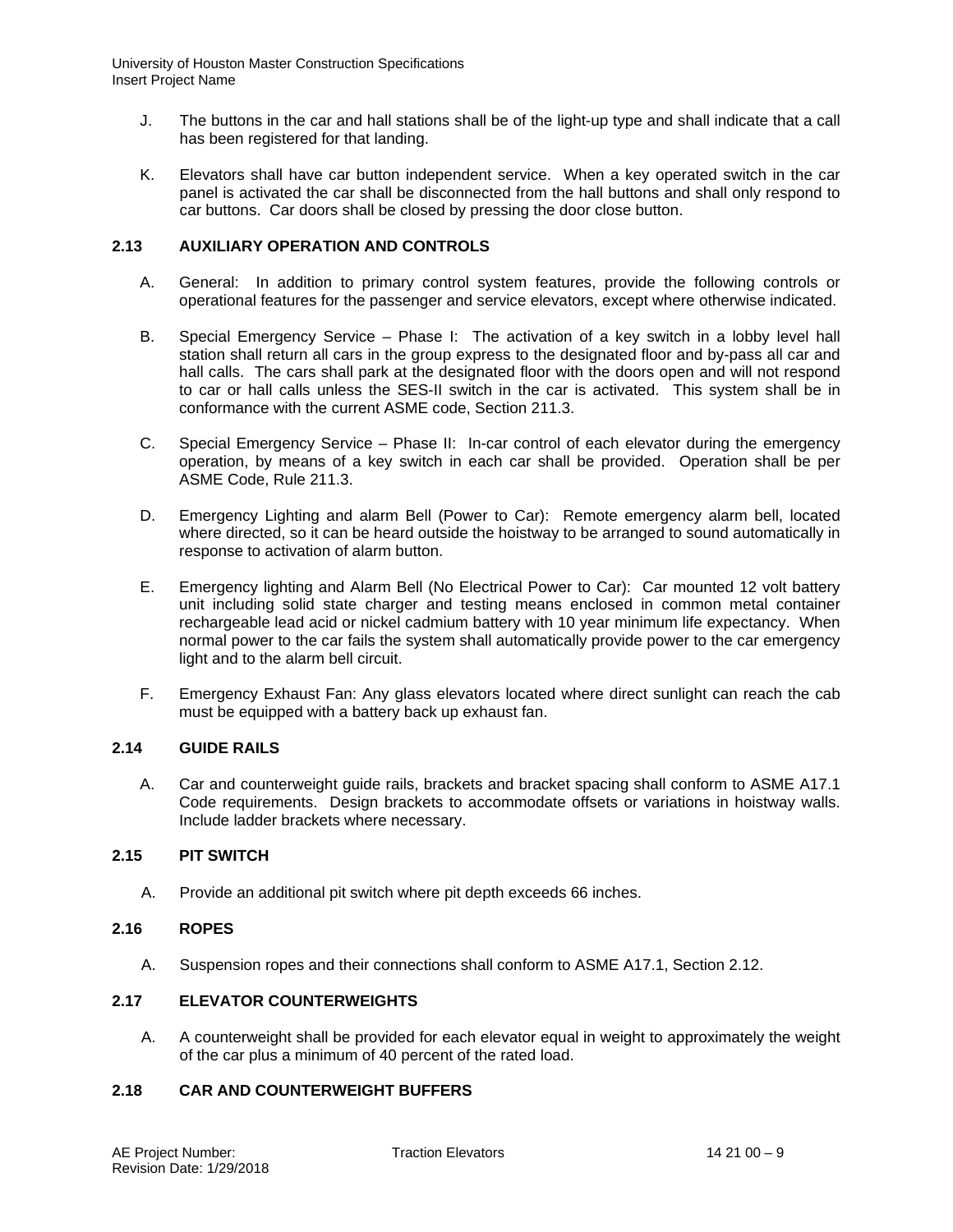A. Suitable oil buffers with necessary blocking and extensions shall be provided under the elevator car and counterweight.

# **2.19 OVERHEAD SWITCHES**

A. One emergency stop switch shall be located beside top access door of elevators without overhead machine location.

## **2.20 HOISTWAY DOOR INTERLOCK**

A. Each elevator hoistway door shall be equipped with a hoistway unit system hoistway door interlock. The interlock shall prevent the operation of the elevator driving machine by the normal operating device unless the hoistway is locked in the closed position. The interlock shall also prevent the opening of the hoistway door from the landing side unless the car is either stopped or being stopped. Provide door restrictors.

### **2.21 HOISTWAY DOOR UNLOCKING DEVICES**

A. Unlocking devices shall be provided at all floors. Escutcheons shall be provided in all openings; finish of escutcheons shall be metal and match door finish.

## **2.22 ELEVATOR COMPENSATION**

A. Compensation, when required, shall be provided for the weight of hoisting ropes and unbalanced portion of traveling cables. Such compensation shall consist of iron or steel wire ropes attached to the underside of the car and counterweight. Where ropes are provided, pit sheaves shall be included. (Provide alternate quotation for whisper-flex where applicable).

## **2.23 ELECTRICAL WIRING**

- A. Electrical wiring shall comply with the ASME and National Electrical Codes and all applicable local codes. Wiring shall be included for all devices installed.
	- 1. Furnish and install complete insulated wiring to connect all parts of the equipment. Properly ground all components as required by National Electric Code.
	- 2. Insulated wiring shall have a flame retarding and moisture resisting outer cover and shall be run in a metal conduit, metallic tubing, or wire ducts.
	- 3. Provide 6 percent spare wires between each controller, leveling device, hoistway junction box, and control panel, also, provide 6 percent spare conductors in each trail cable; all spares shall be properly tagged or otherwise identified with clear and indelible markings.
	- 4. Tag code all field wiring at junction points; control wiring in traveling cables at their terminals in the machine room: elevator car junction box and connections within the car. Test entire wiring system for insulation to ground.
	- 5. Provide total of six (6) shielded pairs for security use in the traveling cables for the elevator. The shielded pairs shall be located in a cable which is not used to carry alternating current circuits. The shielded wiring shall extend to junction box in the elevator machine room.

# **2.24 TOP OF CAR OPERATING DEVICE**

A. Each elevator shall be provided with an operation device mounted from or on the car crosshead which will permit slow (150 fpm or less) operation for purposes of adjustment, inspection, maintenance, and repair. A transfer switch shall be provided in the top of the car operating device fixture which will permit the disconnection of hoistway switch or switches and render the top of car operating device operative. The operating device shall be mounted in a metal box and shall be rigidly secured in a position conveniently accessible to workmen on top of the car..

### **2.25 LUBRICATION**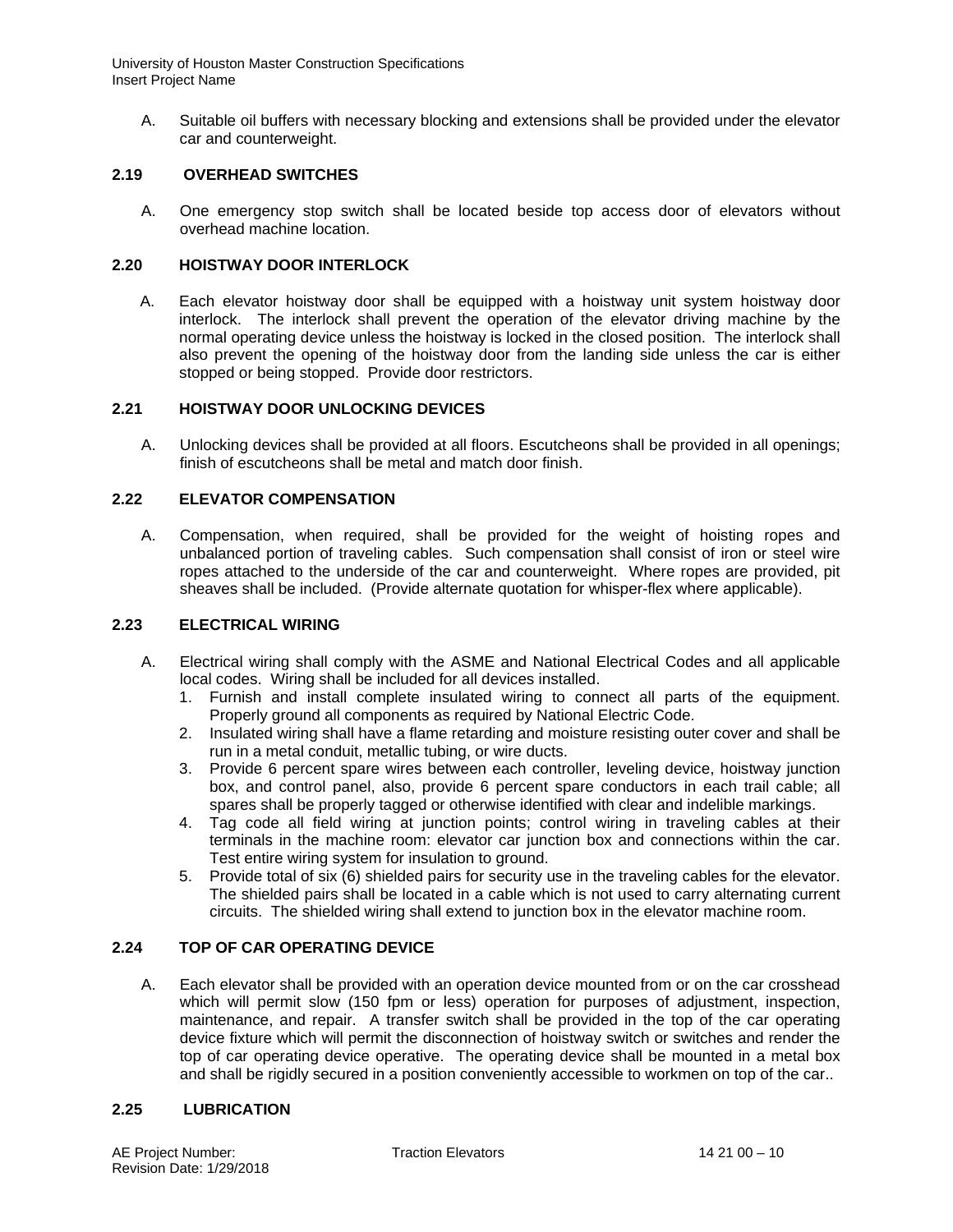A. Suitable means shall be provided for lubrication with oil or grease for all bearing surfaces in connection with the elevator installation. Grease gun fittings, if used, shall be suitable for high pressure guns. Grease cups, if used, shall be automatic compression type.

# **2.26 CAR TOP LIGHTS**

A. Electric light with wire guard and GFI convenience outlet fixture on car top which shall meet the requirements of ASME A17.1, Rule 204.7a(4).

# **2.27 DOOR OPERATOR**

- A. A heavy duty, DC master door operator capable of opening door at not less than  $1\frac{1}{2}$ " fps and accomplishing reversal in 2½" maximum door movement. Doors shall open automatically when car arrives at floor to permit transfer of passengers; after timed interval door shall automatically close. Arrange operator so doors can be opened by hand from inside car in case of power failure, if car is within leveling zone.
- B. Door operation shall be closed loop system which gives constant feedback of the position and velocity of the elevator doors. System shall automatically overcome door resistance by increasing the power supply to the motor and increasing the torque required to maintain velocity. If a service tool is needed to make digital adjustments, provide the Owner with the service tool and all required manuals.

# **2.28** D**OOR OPENING AND DOOR CONTROL DEVICE**

- A. Provide proximity type door protection for all elevators.
- B. Door open timing feature.
	- 1. Operate in conjunction with proximity devices to provide adjustable, reduced, hold open time once beams are broken and re-established.
	- 2. When doors are held open beyond an adjustable time, buzzer sounds and doors shall close at reduced speed.
	- 3. There shall be a difference in door hold open times between car and hall calls. Door speed, thrust and kinetic energy shall comply with the ASME Code. Door hold open times shall comply with "Handicapped Requirements".

# **2.29 FINAL LIMIT SWITCHES**

- A. In addition to the normal limit switches, a hoistway final limit switch shall be installed at the top and at the bottom of each hoistway.
- B. Final limit switches shall be so located that they open at or about the time the buffer is engaged by the time the buffer is engaged by the car or counterweight.

# **2.30 CARFRAME AND SAFETY**

A. Car frame shall be fabricated from formed or structural steel members and shall have adequate bracing to support the platform and car enclosure. The car safety shall be an integral part of the car frame with safety blocks located in the bottom members of the car frame. The safety shall be flexible guide clamp type.

# **2.31 PLATFORM**

A. The car platform shall be constructed of steel with 34: plywood sub-floor and fire proofing on the underside. The platform shall rest on rubber pads designed to form an isolating cushion between the car and car frame.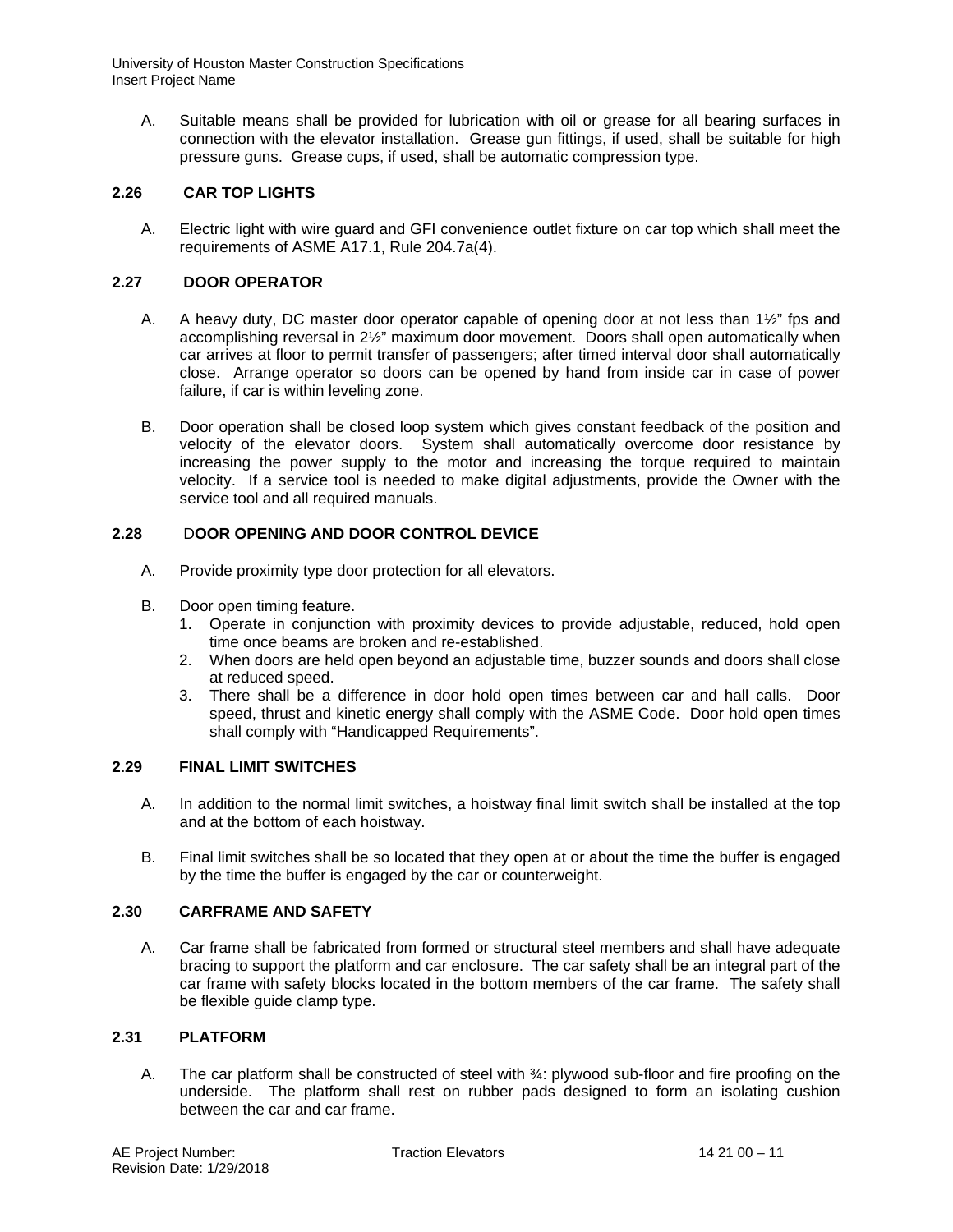B. The finished flooring for the elevators shall be furnished by others.

### **2.32 ROLLER GUIDES**

A. Rubber tired roller guides shall be mounted on the top and bottom of the car and counterweight to engage the guide rails.

### **2.33 CAR DOOR HANGERS AND TRACKS**

A. Hang doors on sheave type hangers with polyurethane that roll on a polished steel track and guided at the bottom by non metallic shoes sliding in a smooth threshold groove.

## **2.34 CAR DOOR ELECTRICAL CONTACT**

A. Shall operate in conjunction with car door so elevator cannot operate unless doors are closed or within the tolerance allowed by Code.

## **2.35 HOISTWAY ENTRANCES**

- A. Entrances shall be complete with frames, doors, sight guards, sills, fascia plates, toe guards, headers, struts, hanger covers, tracks, hangers, miscellaneous hardware and related parts. Entrances shall carry UL label for Class "B"  $1 \frac{1}{2}$  hour fire rating. Sill support angles shall be included. Entrance profiles, finishes and details as shown on the drawings.
- B. Frames: Frame finish for all entrances shall be Baked Enamel The Architect shall select the color for the baked enamel entrances. Floor designations/ Braille plates on hoistway door frames shall be permanently attached to frames.
- C. Doors and Sight Guards: Provide horizontal sliding doors of flush construction and sound deadened. Doors shall be fabricated from a minimum of #16 gauge painted baked enamel steel for the all openings. The Architect shall select the color of the baked enamel entrances.
- D. Sills: Extruded aluminum at all floors. Sills shall be level with finished floor.
- E. Sill Support Angles: Any support angles required shall be furnished and installed by the elevator contractor.
- F. Hanger Supports: Hanger supports or headers shall be formed sections securely bolted to the strut angles.
- G. Fascia Plates: Concealed fascia plates shall be #14 gauge steel, reinforced to insure a flat even surface throughout, and shall be securely fastened to hanger housings and sill above. Fascia plates shall be finish painted with one coat of rust inhibitive prime paint.
- H. Struts and Closers: Structural steel angles and other similar methods shall be furnished of sufficient size to accommodate the door closers. Angles shall be continuous and be securely bolted to the sills and building beams above.
- I. Header: 3/16" thick steel formed to provide stiffening flanges.
- J. Door Hangers and Tracks: Hangers for each hoistway entrance shall be of the sheave type arranged for two point suspension of the doors, and shall have brackets integral with door, or applied. Sheave and rollers shall be of steel with sealed ball bearings and there shall be adjustable ball bearings rollers to take up thrust of doors. Tracks shall be cold drawn or cold rolled steel of smooth surface and working section and shall be oiled with wick type lubrication.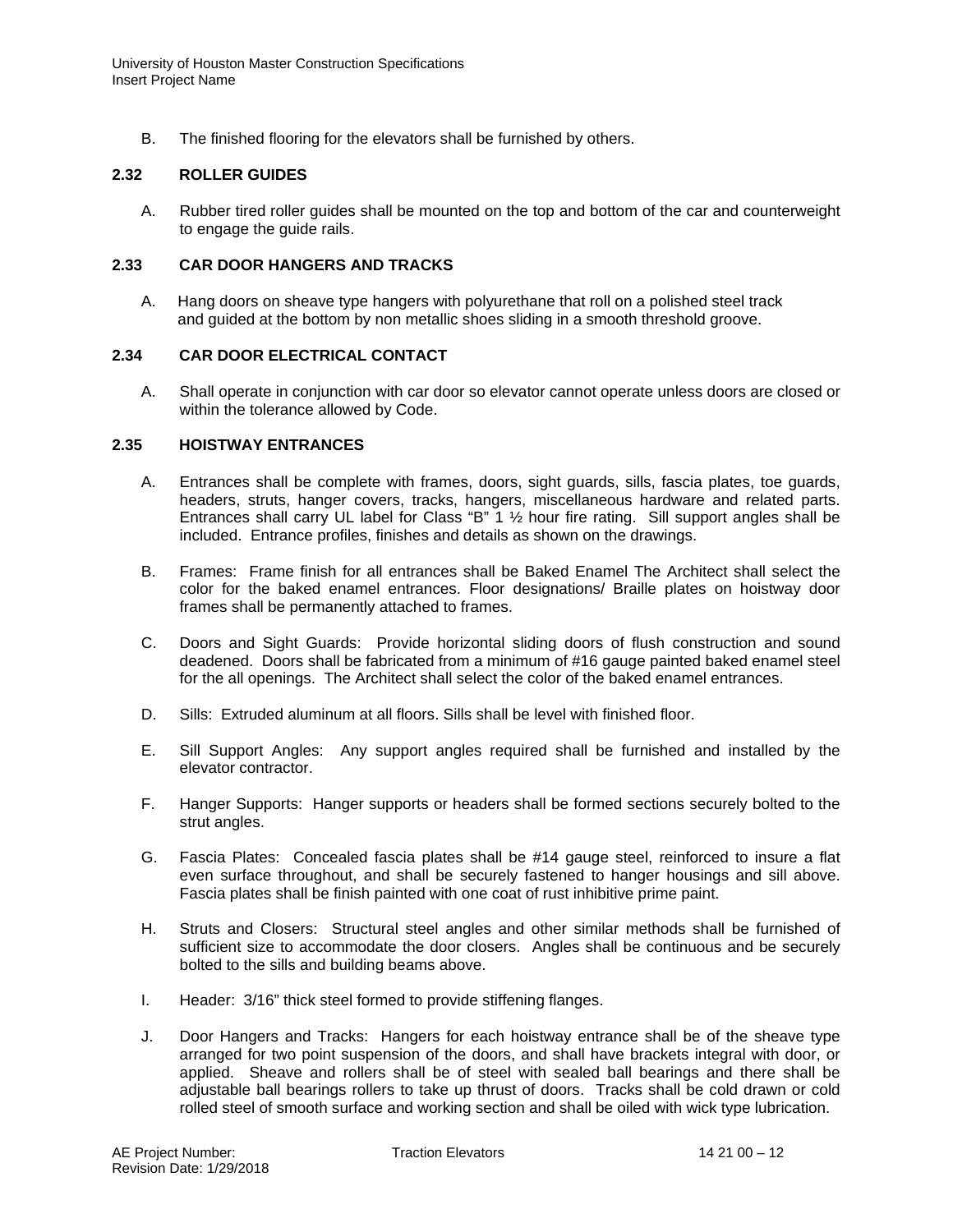- K. Hanger Cover Plates: Shall be made of #14 gauge steel and shall be removable type. Cover plates shall be arranged to assure hanger accessibility from within the car. Cover plates shall be finish painted with one coat of rust-inhibitive prime paint.
- L. Floor Numbers: Provide floor numbers within the hoistway in compliance with ASME 17.1 Code. Provide cast plates on each elevator entrance on each elevator entrance jamb in compliance with requirements for A.D.A. Stick-on plates are not acceptable. Submit sample for approval. Also provide car numbers on each 1<sup>st</sup> floor jamb per code.

## **2.36 CAR ENCLOSURE**

A. Passenger cars as detailed herein. Car top railing to be provided as required by code.

## **2.37 CAR DOORS**

- A. Car doors shall be 1 inch thick, of flush design metal construction, with interior reinforcing and sound deadening insulation. They shall be adequately reinforced to withstand operational stresses and as required to accept hangers, interlocks and other accessories. The finish of the car doors shall be satin stainless steel.
- B. The car return panels and car operating panels shall have a satin stainless steel finish.
- C. The car door system shall be designed so that the car doors may not be opened more than 4" from the inside of the car if the car is outside the unlocking zone of a landing.

## **2.38 EMERGENCY EXITS**

A. All cars shall have ceiling emergency exits.

# **2.39 HALL BUTTON FIXTURES**

- A. Passenger elevators and service elevators shall have one (1) riser(s) of hall buttons per bank. The buttons shall be vandal proof similar to EPCO. Face plates shall have a satin stainless steel finish.
- B. Include rated boxes and wiring as required.
- C. Include integral fireman's phone jacks at each lobby. Include all wiring and conduit to Life Safety Panel.
- D. 1<sup>st</sup> floor fixture shall contain fireman's phase I keyed switch, emergency power jewel, and phase I engraved instructions. Stick on markings is not acceptable.

### **2.40 HALL LANTERN FIXTURES**

- A. Provide a hall lantern with an audible signal at each landing entrance for each elevator. The lanterns, when illuminated, shall indicate the elevator car which shall stop at the landing and in what direction the car is set to travel. When the car reaches a predetermined distance from the floor where it is going to stop, the corresponding hall lantern shall illuminate and the gongs sound once for up and twice for down. The hall lantern shall remain illuminated until the car doors close in preparation for leaving the floor.
	- 1. Faceplates shall have a satin stainless steel finish.
	- 2. Provide vandal resistant arrow indications.

# **2.41 CAR POSITION INDICATOR**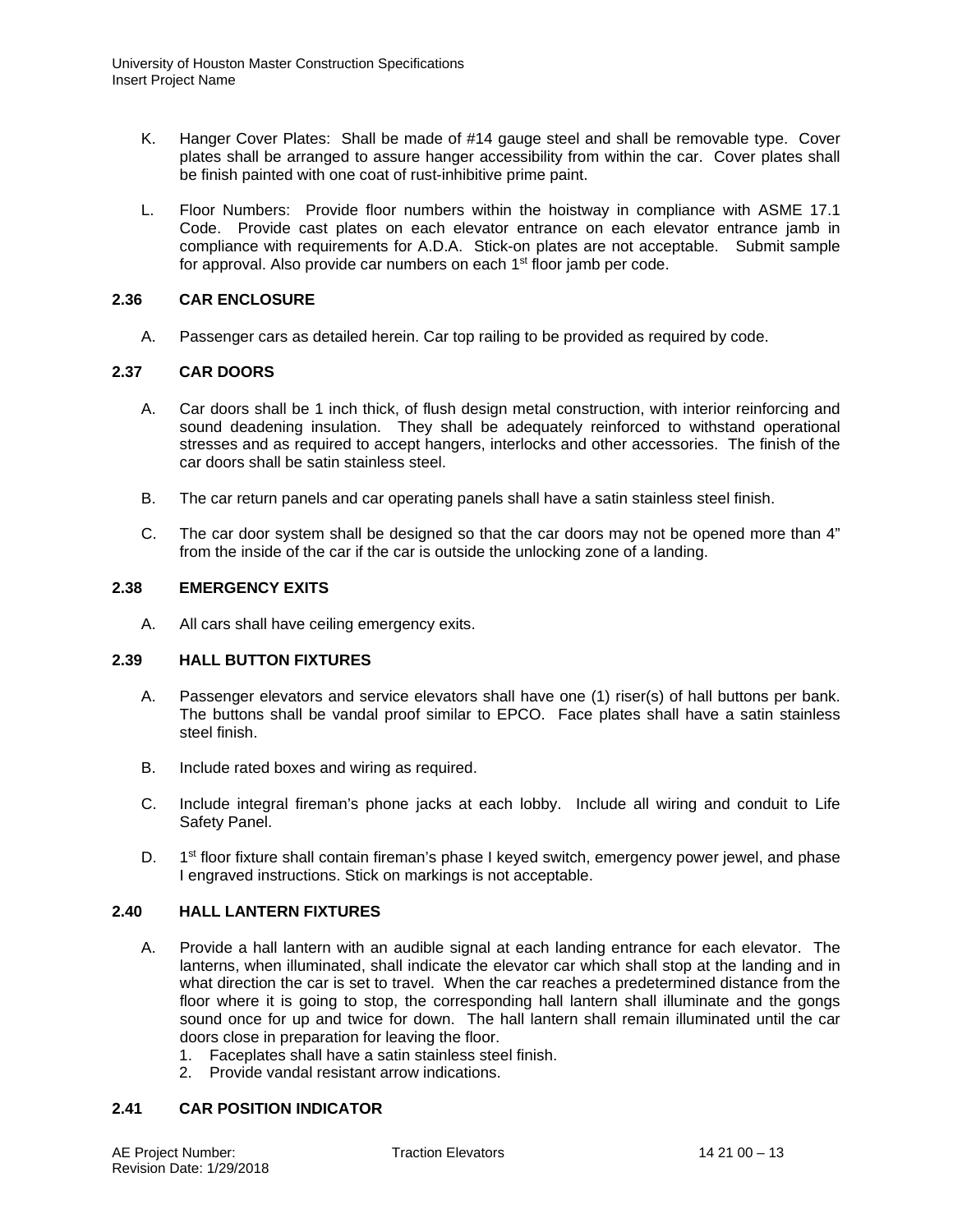- A. The elevators shall have one digital readout fixture per car above car operating panel.
- B. Fixtures shall be LED type and include floor sounding single adjustable tone of no less than 20 Decibels at not more than 1500 hertz, shall sound as the car is passing or stopping at a floor.

# **2.42 CAR OPERATING PANELS**

- A. The elevators shall have one (1) car operating panel per car as shown on the Architect's drawing and shall include the following:
	- 1. Self-illuminating floor registration vandal proof EPCO buttons without markings on buttons.
	- 2. Alarm, door control buttons.
	- 3. Firefighter's key switch, pilot light, call cancel and buzzer.
	- 4. Jack for Firefighter's headset. Include wiring to fire control panel.
	- 5. All buttons shall be designated by raised markings with Braille, applied with concealed fasteners to meet ADA requirements. Stick on markings are not acceptable.
	- 6. Engraved elevator number, Phase II fireman's instructions, no smoking signs and elevator capacity on faceplate or return panel.
	- 7. Lockable service cabinet containing controls for car stop switch fan switch, car light switch, light rheostat, independent service, inspection service, and 110 volt convenience outlet.
	- 8. Swing return panels shall have a satin stainless steel finish.
	- 9. Locate to meet ADA requirements.
	- 10. ADA hands free phone shall be flush mounted in the swing front return.
	- 11. Logos or manufacturer's name are not permitted on exposed surfaces.

## **2.43 COMMUNICATIONS SYSTEMS**

- A. The emergency communication system Model TALK-A-PHONE ETP-100EB shall be mounted behind the main car operating panel and be designed to provide two-way communication between the elevator and a point outside the hoistway. Audio and visual two-way communication is required. System shall automatically dial a programmable number to a point outside hoistway.
- B. Visual messages shall be provided to indicate the status of an emergency call. The visual message will illuminate and shall read: "Message Received" when the emergency call button is pressed.
- C. Raised letter and Braille shall be integrated and permanently marked on the faceplate identifying the device as a speech independent emergency telephone. Surface painted or applied graphics shall not be acceptable.
- D. Emergency communication system must be able to provide receiving agent with information identifying building and elevator number whenever an emergency call is placed.
- E. Emergency communication system shall comply with Federal Communication Commission (FCC) regulations and Americans with Disabilities Act (ADA).
- F. When the party called by someone in the cab hangs up, the telephone shall disconnect immediately without giving a busy signal in the cab.
- G. Integrated network board for central IT communication with elevator in the controller.
- H. One Rolm telephone adapter required per car.
- I. One analog telephone pair terminated in an RJ 11 jack and located near the elevator traveling cable at the telephone is required.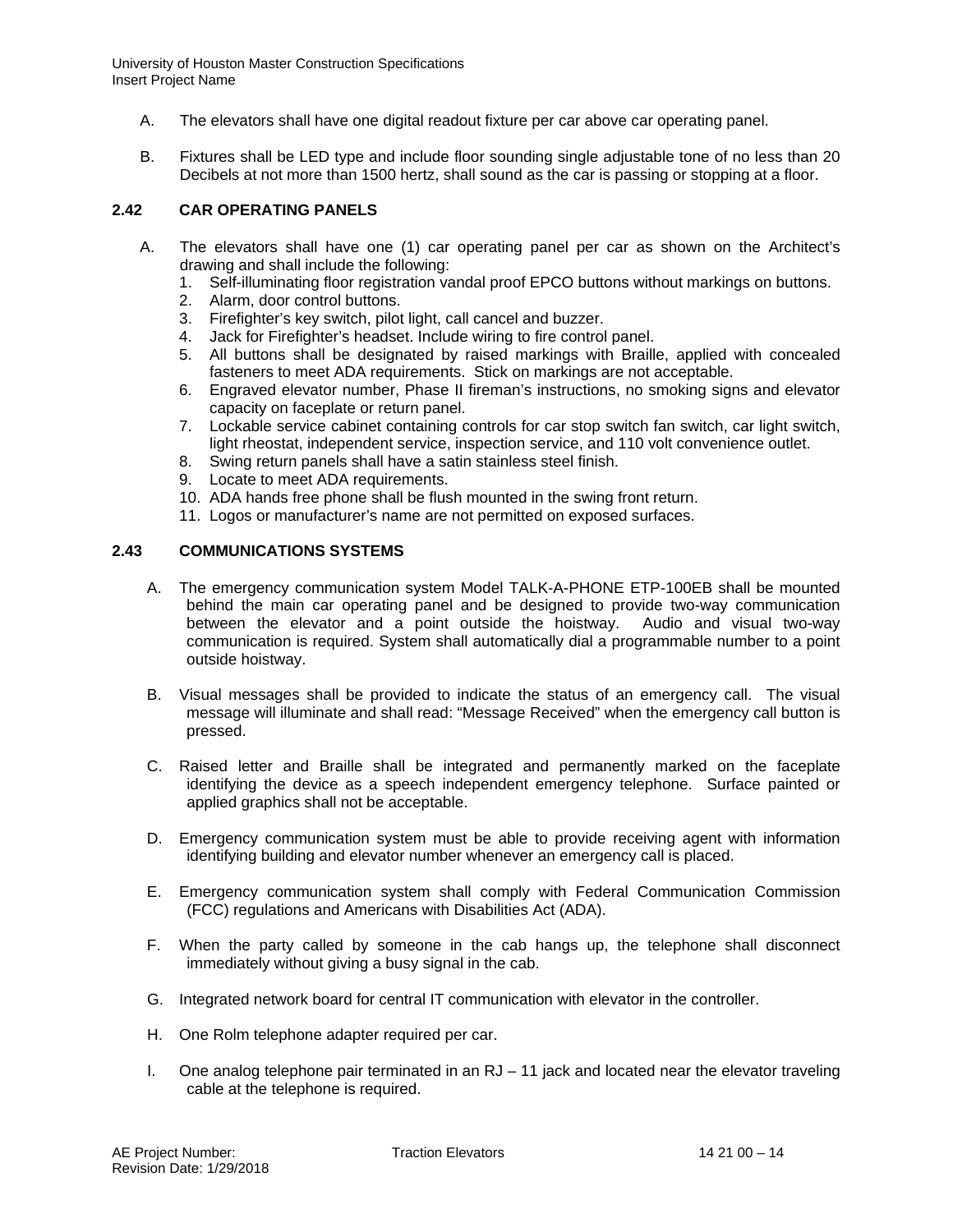J. One telephone pair in the elevator traveling cable and one assigned elevator telephone number from UH telecommunications from 48 volt analog board are required.

# **2.44 SMOKE SENSOR TIE-IN**

A. System to interface with smoke sensors, including alternate level refuge. (Others will run wiring from the smoke sensors to the elevator machine room interface where the elevator contractor connects to their controls).

# **2.45 LIFESAFETY PANEL**

- A. Elevator bid price shall include the cost of all wiring and conduit from various elevator banks to the fire command panel. Faceplate shall be No. 4 finish stainless steel. Life safety panel shall include all elevators.
	- 1. Position indicators for all elevators.
	- 2. One fireman's SES switch (on/off) per elevator bank.
	- 3. Jack for Firefighters headset.
	- 4. One car to lobby switch for all elevators.
	- 5. One power switch and pilot for each elevator.

## **2.46 Security interface for elevators with card** [If card readers not required, delete entire section].

- A. Elevator contractor shall provide cut-out in faceplate with a tinted non-scratch flush mounted window and space behind within each elevator that requires a security cardholder. Refer to the security. The security contractor shall furnish the card reader to the elevator contractor for mounting. The elevator contractor shall provide all required mounting accessories and shall mount the card reader within the elevator cab. Brackets to hold the card reader in place shall be durable and non-metallic.
- B. The security contractor shall terminate the traveling cable provided by the elevator contractor within the elevator cab to the mounted card reader. The elevator contractor shall provide and mount glass panel to cover the mounted card reader. Mount the card reader so the window panel is flush to the front of the swing front return.
- C. The security contractor shall terminate the traveling cable provided by the elevator contractor within the elevator machine room to the security remote field panel.
- D. The security contractor shall provide an interface panel within the elevator machine room. This panel shall contain two terminal strips. The security contractor shall label the terminal strips with the required connections from the elevator controller. The elevator contractor shall wire from the elevator controller to these terminal strips. Coordinate with the security contractor to provide all required connections and compatible low voltage contact closures from the elevator controller to this terminal strip to allow the following operation:
	- 1. Signal from the security system to initiate elevator control by the card reader.
	- 3. On card reader mode: The security system shall indicate to the elevator controller which floors are selectable by the cardholder within that elevator. The elevator controller shall enable those floor selection buttons only. When a floor is selected, the elevator controller should disable all other floors from being selected and signal the security system that a selection has been made.
	- 4. Signal from the security system to remove the elevator from under card reader control to normal operation.

# **PART 3 – EXECUTION**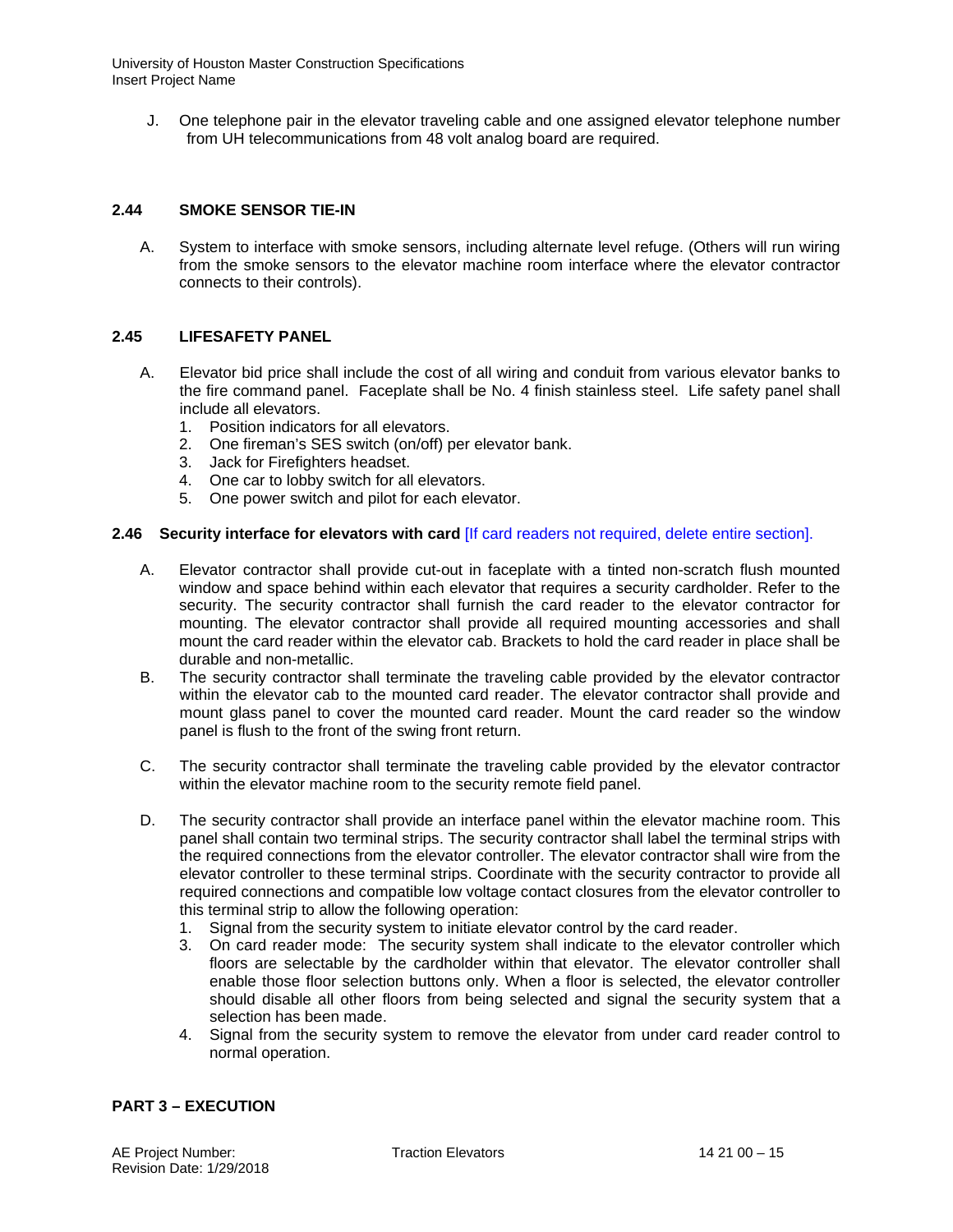# **3.01 SCOPE**

- A. Installation shall meet all of the standard requirements of paragraph 1.03 for installation and inspection, tolerances, and qualifications. All work required for completion of a first-class installation is the responsibility of the Contractor, even if not included in this specification.
- B. Performance of the elevator shall meet requirements of Paragraph 2.03.

## **3.02 HOISTWAYS**

A. Entire front of hoistway will be left open until the hoistway entrances have been installed. After the guide rails have been erected and aligned, install frames in alignment with the guide rails, after which the wall may be completed. Coordinate this phase of the work to provide minimum delay in completion.

## **3.03 PAINTING**

- A. All elevator equipment not painted, wire duct, miscellaneous iron and steel work located within the machine room or hoistway, shall be given a finish coat of paint. Material that has factory finish paint, shall have all scratches or mars painted after installation.
- B. Finish coat shall have hard, tough semi-gloss surface.

# **3.04 CLEAN UP**

A. Remove daily trash from hoistways, pits, and machine rooms including all packing material and debris resulting from this work. Leave all elevator spaces broom clean.

### **3.05 ACCEPTANCE TESTING**

- A. Tests shall be performed by the Elevator Contractor at his expense in the presence of the Owner's representative. The elevators shall be subjected to the following acceptance inspection and tests:
	- 1. Inspection and tests required by applicable portions of Requirements, 1.03.
	- 2. Inspection and tests required by Federal, State, and Local codes and ordinances.
	- 3. Test safety circuit, loop circuit, and the drive circuits at 500 volts. Minimum resistance to ground shall be one megohm.
	- **4.** General riding quality, leveling accuracy, and quietness of operation shall be acceptable to the Owner's representative.

## **3.06 USE OF ELEVATORS**

- A. The elevators shall not be used for construction purposes, or during the period prior to turning over the project to the Owner. Should the elevators be authorized for temporary use, the following conditions shall apply:
	- 1. The Elevator Contractor shall provide a temporary acceptance form for the user to sign
	- 2. Neither the new installation period, nor the guarantee, shall start at this time unless specifically approved in writing by the Owner.
	- 3. The user shall provide, if job conditions require, all temporary enclosures, guards or other projection of the hoistway openings, power, signal devices, car lights, protection of any elevator entrances, cars, fixtures, and any other equipment that is installed.
	- 4. The user shall return the elevators in the same condition they were in when placed on temporary service and shall pay the Elevator Contractor for repairs or clean up.
	- 5. The user shall allow the Elevator Contractor to perform routine maintenance or repairs.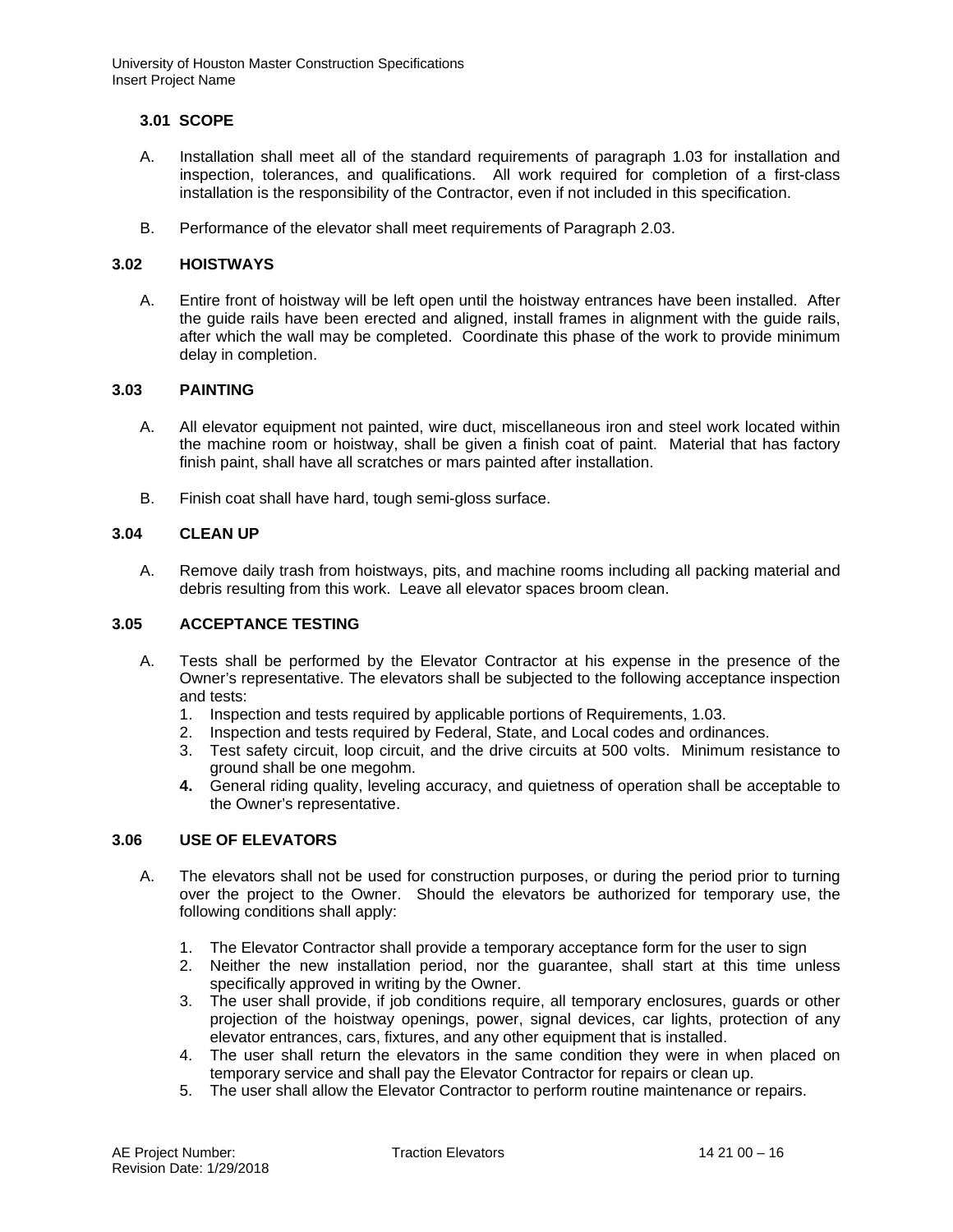- 6. The cost of temporary service shall be worked out between the Elevator Contractor and the user.
- B. As elevators are completed, the Owner shall have the prerogative of accepting and using them, shutting them down, or accepting them under an Interim Service Agreement described below:
	- 1. The Owner shall have the prerogative of continuing the Interim Service Agreement until all elevators in the group (or building) are completed.
	- 2. The guarantee period and new installation service will start at the termination of the interim service period.
	- 3. The cost of interim service shall not exceed the prorated cost of the monthly maintenance bid required by these specifications.

# **3.07 ACCEPTANCE**

A. Final acceptance of the installation shall be made only after all field inspections and tests are complete, punch list items are complete, all Owner's information items listed in 1.02.C have been furnished, and the Owner's representative is satisfied that the installation has been satisfactorily completed.

# **END OF SECTION 14210**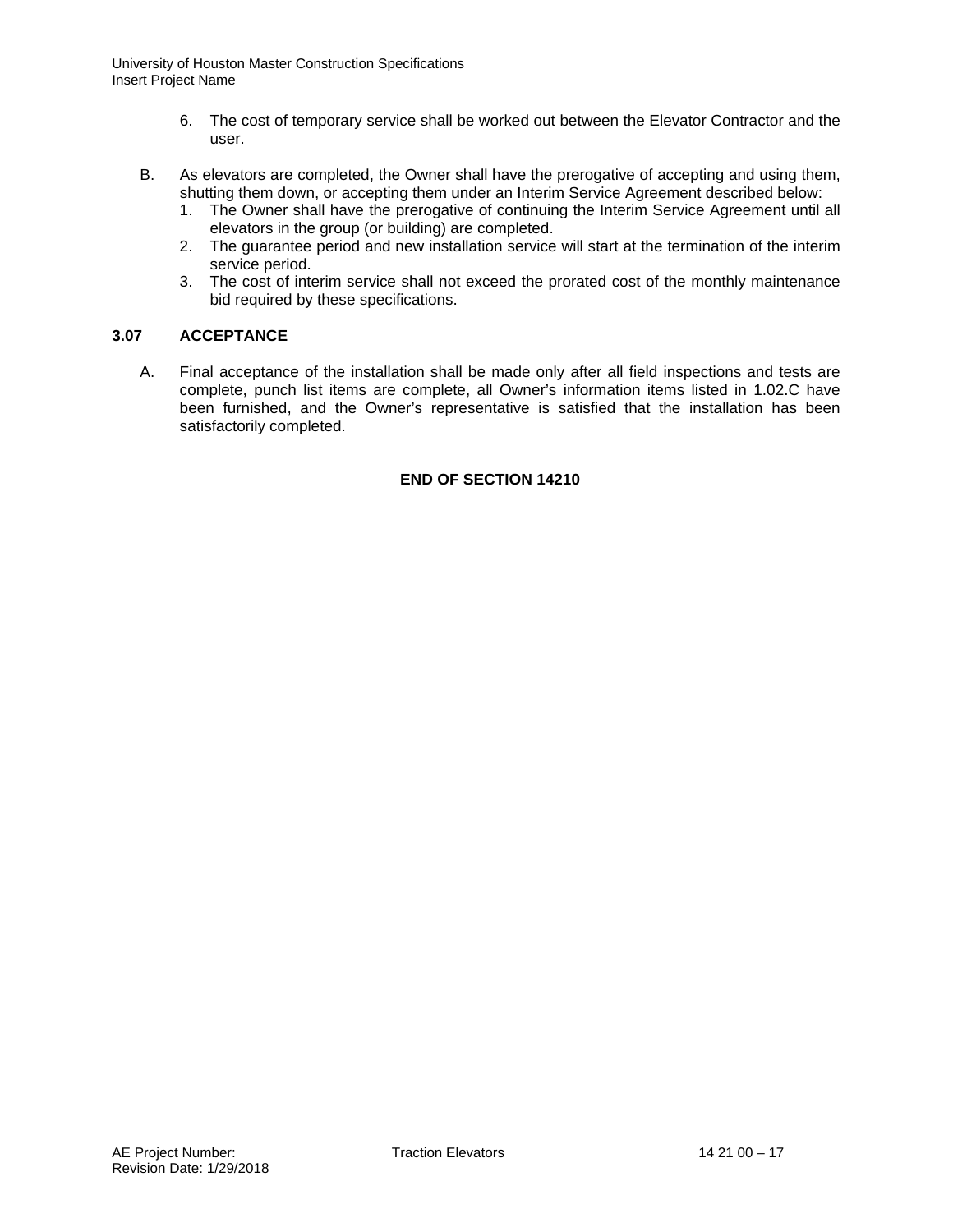## **SECTION 14 24 00**

### **HYDRAULIC ELEVATORS**

# PART 1 – GENERAL

#### 1.01 SUMMARY

- A. Section includes:<br>1. Provide
	- passenger and \_\_\_\_\_\_\_\_\_\_\_ service holeless hydraulic elevators.
	- 2. Coordinate the work of this Section with work of other Sections as required to properly execute the work as necessary to maintain satisfactory progress of the work of other Sections.

### B. Related Sections:

- 1. Elevator pit, including sump with pump, block-outs in machine room floor slabs and other similar concrete work in division 3.
- 2. Structural steel work, including intermediate floor framing where floor height exceeds 14 feet in Division 5.
- 3. Elevator pit and buffer ladders, railings, wire mesh partitions, machine room floor grates in Division 5.
- 4. Hoistway and enclosures, including cutouts for elevator equipment and components penetrating enclosures in Division 4.
- 5. Machine room and hoistway ventilation and sprinklering in Division 23.
- 6. Machine room and pit lighting and convenience outlets, 480 volt 3 phase, 60 hertz electrical power distribution to elevator machine rooms including emergency power distribution and products of combustion detection systems in Division 26.

# 1.02 SUBMITTAL

- A. Shop Drawings, Descriptive Data: It should be noted that it is not the intent of the submittal process to relieve the contractor or manufacturer of contract responsibility.
- B. Samples: All exposed materials with finish and all custom fixture fabrications.
	- 1. Complete hall call buttons and hall lantern assembly.
	- 2. Omit all logos from exposed finishes or components.
	- 3. All cab finishes.
- C. Maintenance Data: Provide written information necessary for proper maintenance and adjustment of the equipment prior to final acceptance as follows:
	- 1. Straight line wiring diagrams of as-installed elevator circuits with index of location and function of all components. Leave one set in machine rooms. Provide 2 corrected sets for Owner's file 90 days after acceptance.
	- 2. Lubricating instructions and recommended lubricant grade.
	- 3. Parts catalogs and maintenance manuals. Spare parts lists should include price and availability for a period of three (3) years from end of warranty period.
	- 4. Include any special tools, pass word or manuals that are required for maintenance, trouble shooting, adjustments or performing safety tests of the elevators for the Owner's use.
	- 5. All special tools, passwords and manuals will become the property of the Owner at the completion of the project.

## 1.03 REFERENCES

A. Comply with applicable building codes and elevator codes at the project site, including but not limited to the following: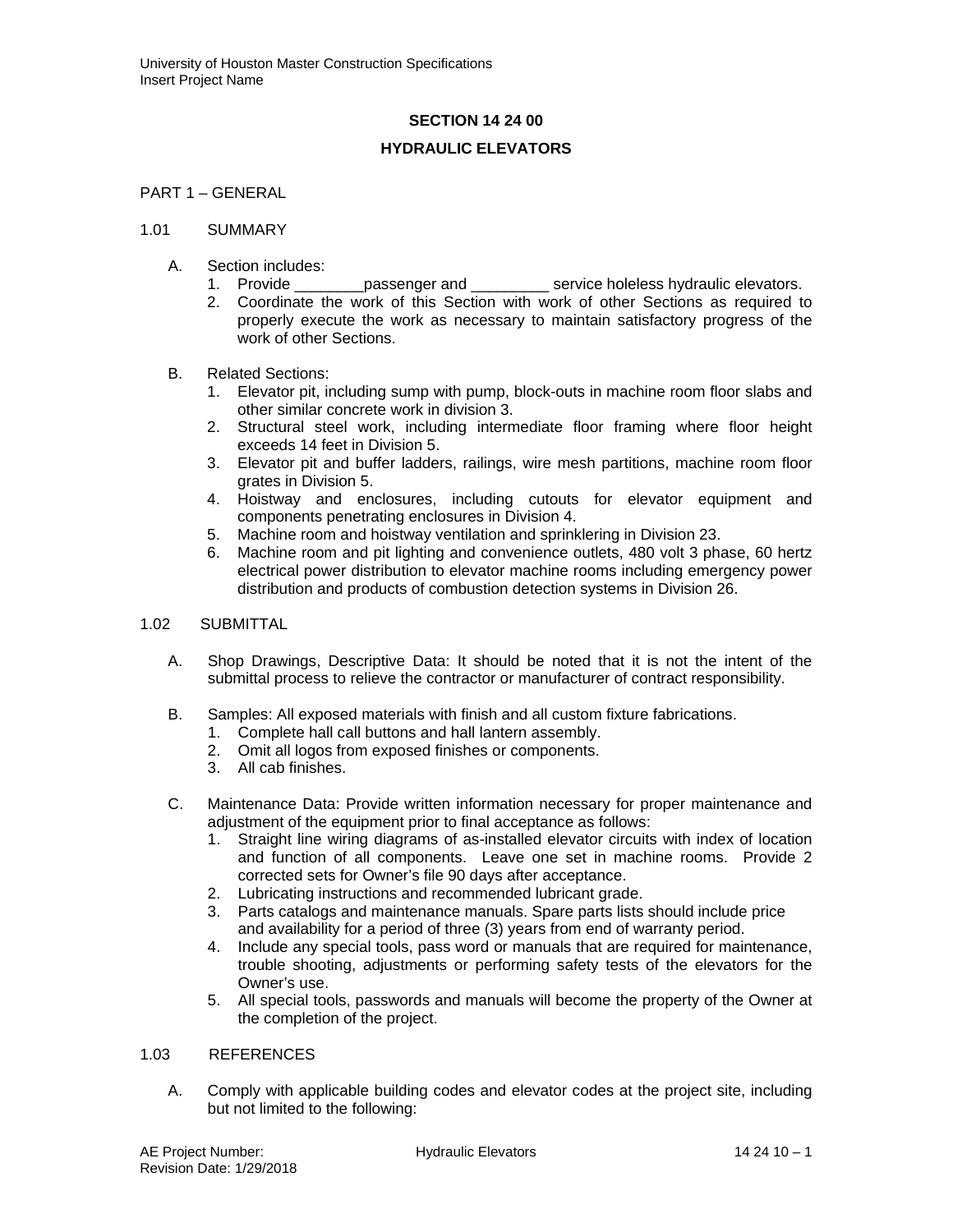- 1. ASME A17.1 Safety Code for Elevators and Escalators, latest edition or as required by the local building code.
- 2. ASME/NFPA 70 National Electrical Code.
- 3. ASME/NFPA 80 Fire Doors and Windows.
- 4. Americans with Disabilities Act Accessibility Guidelines (ADAAG).
- 5. AMSE/A17.1, Buildings and Facilities, Providing Accessibility and Usability for Physically Handicapped People.
- 6. ASME/UL 10B and ASTM E152, Fire tests of door assemblies.
- 7. Model building codes.
- 8. All other local applicable codes.
- B. Make application for, secure and pay for all necessary permits and certificates of inspection for all equipment included herein, as required by the various departments of the Local and State Authorities. Furnish the Owner certificates and approval as required by the local governing authorities having jurisdiction.
- C. In addition to the permits, inspections and test specified and the governing codes, the elevator contractor will be required to have performed speed and load carrying capacity and heat tests at his own expense.
- D. Any damage of any kind to the car or the adjoining structure which may develop through performance of any tests shall be repaired at no additional costs to the Owner.

## 1.04 CONTRACTORS RESPONSIBILITY

A. The electrical and mechanical design is based on the following power characteristics and heat releases. The Contractor shall submit with bid any power characteristics or heat releases of this equipment that exceeds these listed below. Any additions or modifications requested at a later date will be at the expense of the Contractor.

| Elevator # Capacity Speed H.P. Starting |  |      | Running | Heat Release |
|-----------------------------------------|--|------|---------|--------------|
|                                         |  | Amps | Amps    |              |

All amperages based on 460 volt system. Maintain 50 to 90 degree F temperature with 90% non condensing humidity.

B. Store materials in a dry protected area. Protect and handle materials in accordance with manufacturer's recommendations to prevent damage, soiling, or deterioration.

## 1.05 WARRANTY

A. Provide warranty to replace, repair, or restore parts or components that fail or do not operate properly due to poor field or factory workmanship, engineering or design for a period 12 months period **[confirm warranty period with UH Elevator shop]** from the date of signed final acceptance.

#### 1.06 MAINTENANCE

A. Furnish regular maintenance for the elevators for a period of twelve (12) **[confirm number with UH Elevator shop]** months after the equipment is accepted by the Owner. The maintenance service shall comprise regular examinations of the installation by competent and trained mechanics on a weekly basis, and shall include all necessary adjustments, greasing, oiling, cleaning, and supply of parts and accessories necessary to keep the equipment in good operating condition, except such replacement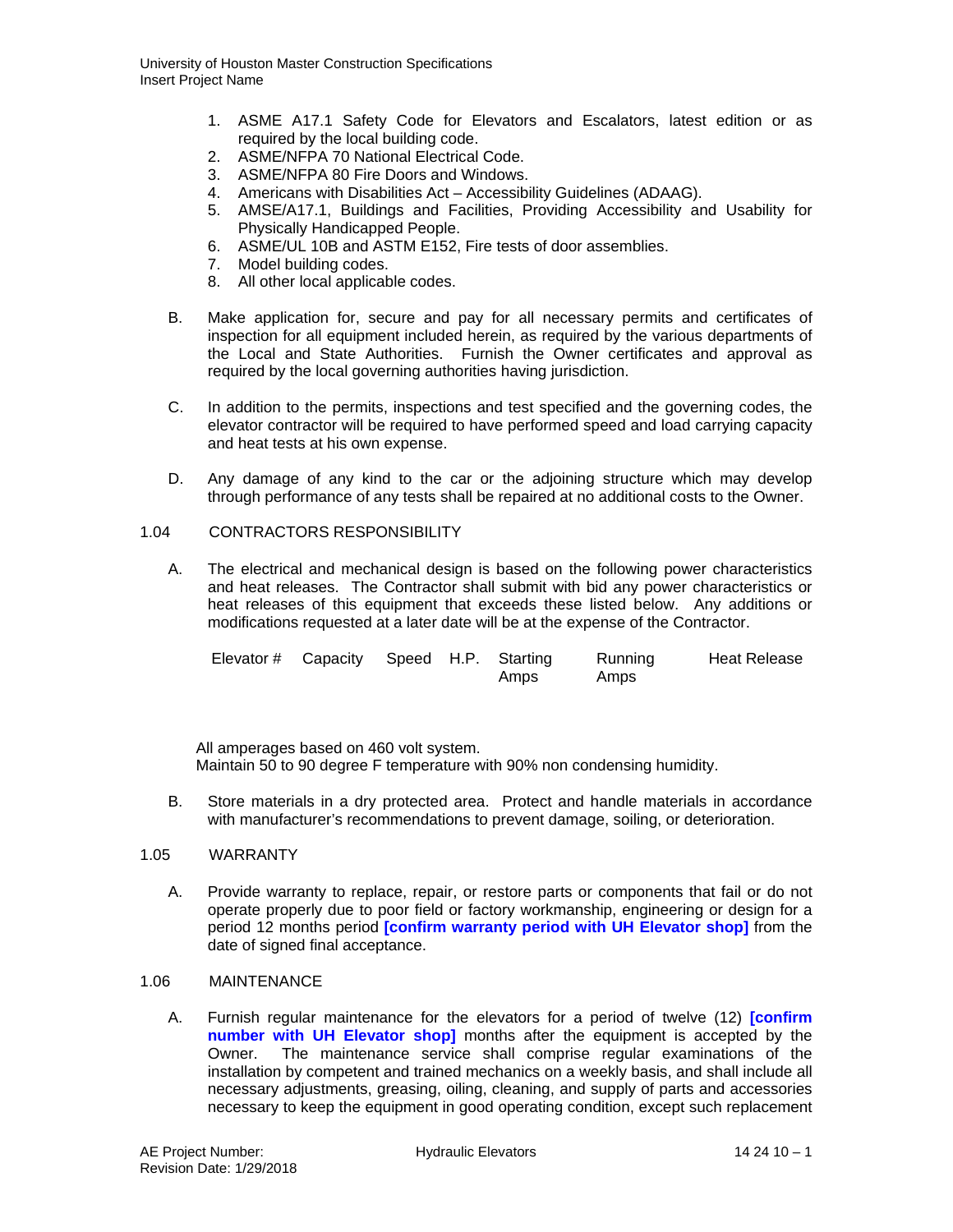of parts made necessary by misuse, accidents not attributable to failure of equipment or workmanship, and negligence of the Owner.

B. Repair work during the twelve month warranty period **[confirm warranty period with UH Elevator shop]** shall be carried out only by the Elevator Contractor's personnel, using only standard parts furnished by the Elevator Contractor and shall not be assigned or transferred to any agent.

## 1.07 FULL MAINTENANCE BID

A. Elevator Contractor shall provide a full maintenance proposal for five years starting from completion of the \_\_ month's maintenance period included in base elevator bid. Proposal shall include 24 hour emergency callback service. This bid is to be submitted with equipment bid for review.

## 1.08 QUALITY ASSURANCE

- A. The specific product or material manufactured by any of the following listed manufacturers is "acceptable" only if the specific product or material can evidence exact compliance with the contract documents and governing codes.
	- 1. ThyssenKrupp Elevator Company
	- 2. Fujitec Elevator Company
	- 3. KONE Elevator Company
	- 4. Otis elevator Company
	- 5. Schindler Elevator Company
- B. Elevator Contractor must be able to demonstrate that he has installed and maintained similar elevators to those specified and which have given satisfactory service; has been in successful operation for at least ten (10) years; maintains locally an adequate stock of parts for replacement or emergency purposes; has available qualified persons to do the work.
- C. The controls shall not have any software embedded that shuts the elevator down if the equipment is not malfunctioning, and forces the Owner to call the Manufacturer for service.

### 1.09 PARTS AND PRINTED CIRCUIT BOARDS

A. Contractor guarantees they will sell parts and printed circuit boards to the Owner or the Owner's Agent. The sale shall not be dependent on an exchange component.

# PART 2 PRODUCTS

### 2.01 MANUFACTURERS

- A. The following manufacturers and dispatching are acceptable:
	- 1. For all elevators: ThyssenKrupp Elevator Motion Control or Virginia Controls

Fujitec Elevator **Motion Control or Virginia Controls**<br> **KONE Elevator Motion Control or Virginia Controls** KONE Elevator **Motion Control or Virginia Controls**<br>Otis Elevator Motion Control or Virginia Controls Otis Elevator **Motion Control or Virginia Controls**<br>
Schindler Elevator **Motion Control or Virginia Controls** Motion Control or Virginia Controls

2. For cabs and entrances: ThyssenKrupp Elevator Eklunds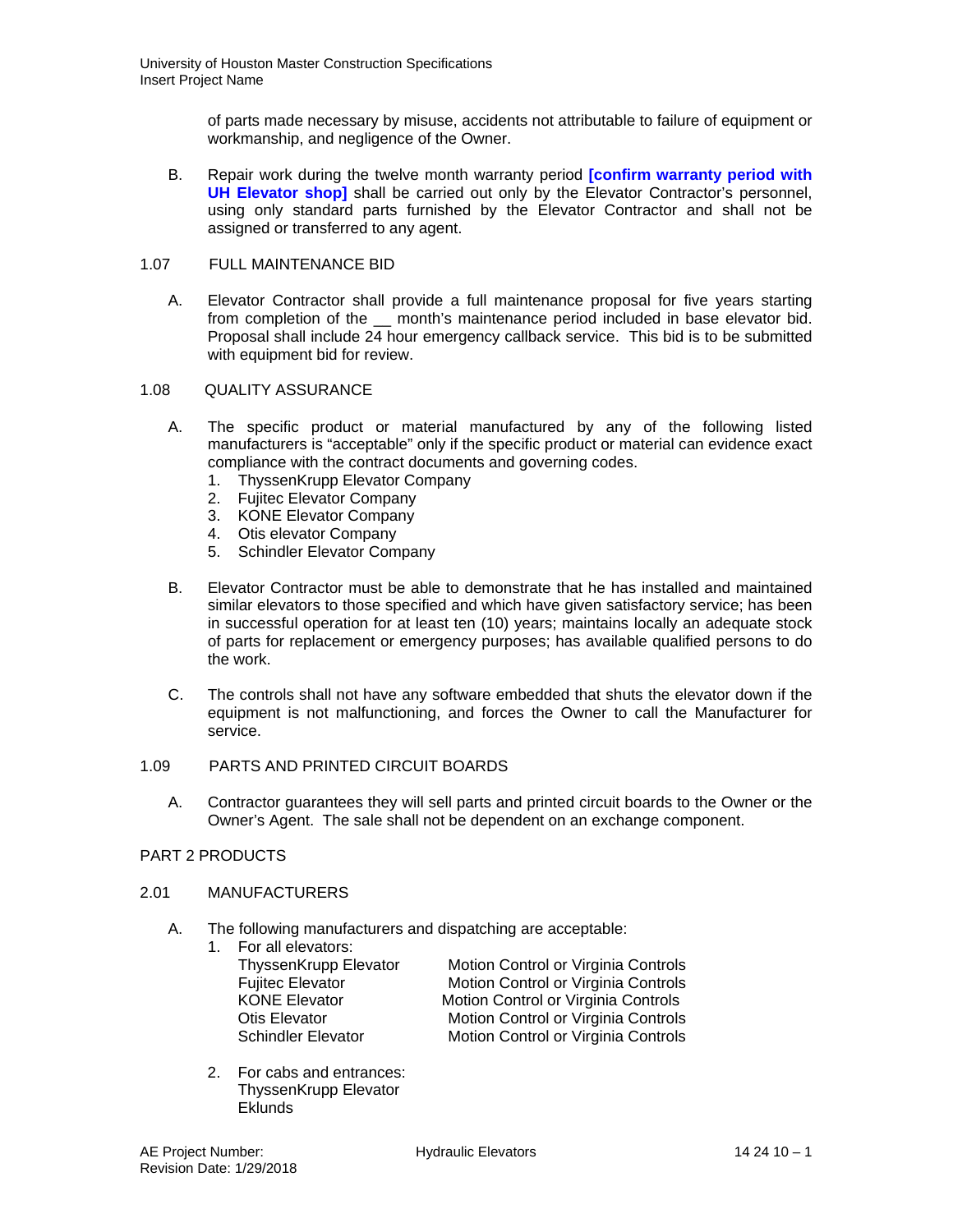Fujitec Elevator H & B KONE Elevator Otis Elevator Schindler Elevator Tyler

# 2.02 TYPE AND GENERAL CHARACTERISTICS

- A. Passenger Elevators.
	- 1. Quantity:<br>2. Type:
- Holeless Hydraulic 3. Capacity Capable of holding EMS stretcher; generally between 2500 and 3500 lbs. 3. Speed 150 fpm 4. Floors Served: As Required<br>5. Stops and Openings: As Required 5. Stops and Openings: 6. Operation and Control: Microprocessor by Virginia Controls or Motion Control Engineering 7. Power unit location: First floor or below; adjacent to hoistway. 8. Cabs: Stainless steel front car door, stainless steel base, plastic laminate sides and rear, luminous ceiling with UL approved manufacturer's standard concealed lighting, exhaust fan, stainless steel handrails on three sides, 9. Doors: 3-6" minimum width x 7'0" high. 16 gauge material. 10. Ceiling height: 8'0" to canopy; 7'6" to luminous ceiling To meet ADA code inside dimensions B. Freight Elevator 1. Quantity: . 2. Type: Holeless Hydraulic 3. Capacity: Minimum of 4000 lbs., sized to meet specific product and product weight. 4. Speed: Up to 2 floors of travel = 50 fpm Above 2 floors of travel =  $100$  fpm<br>As Required

# 4. Floors Served: 5. Stops and Openings: As Required 6. Operation and Control: Microprocessor by Virginia Controls or Motion Control Engineering 7. Power unit location: First floor or below; adjacent to hoistway<br>8. Cabs: Standard freight cab (steel wainscoting) Standard freight cab (steel wainscoting) 8'0" x 8'0". Provide complete set of wall pads 9. Doors: Bi-parting type. Manual or Power doors as required.<br>8'0" to canopy 10. Ceiling height: 11. Cab size; 11. Cab Inside: Sized to meet specific product

and product weight.

# 2.03 PERFORMANCE

- A. Speed: +/- 5% under any loading condition.
- B. Capacity: Safely lower, stop and hold up to 125% rated load.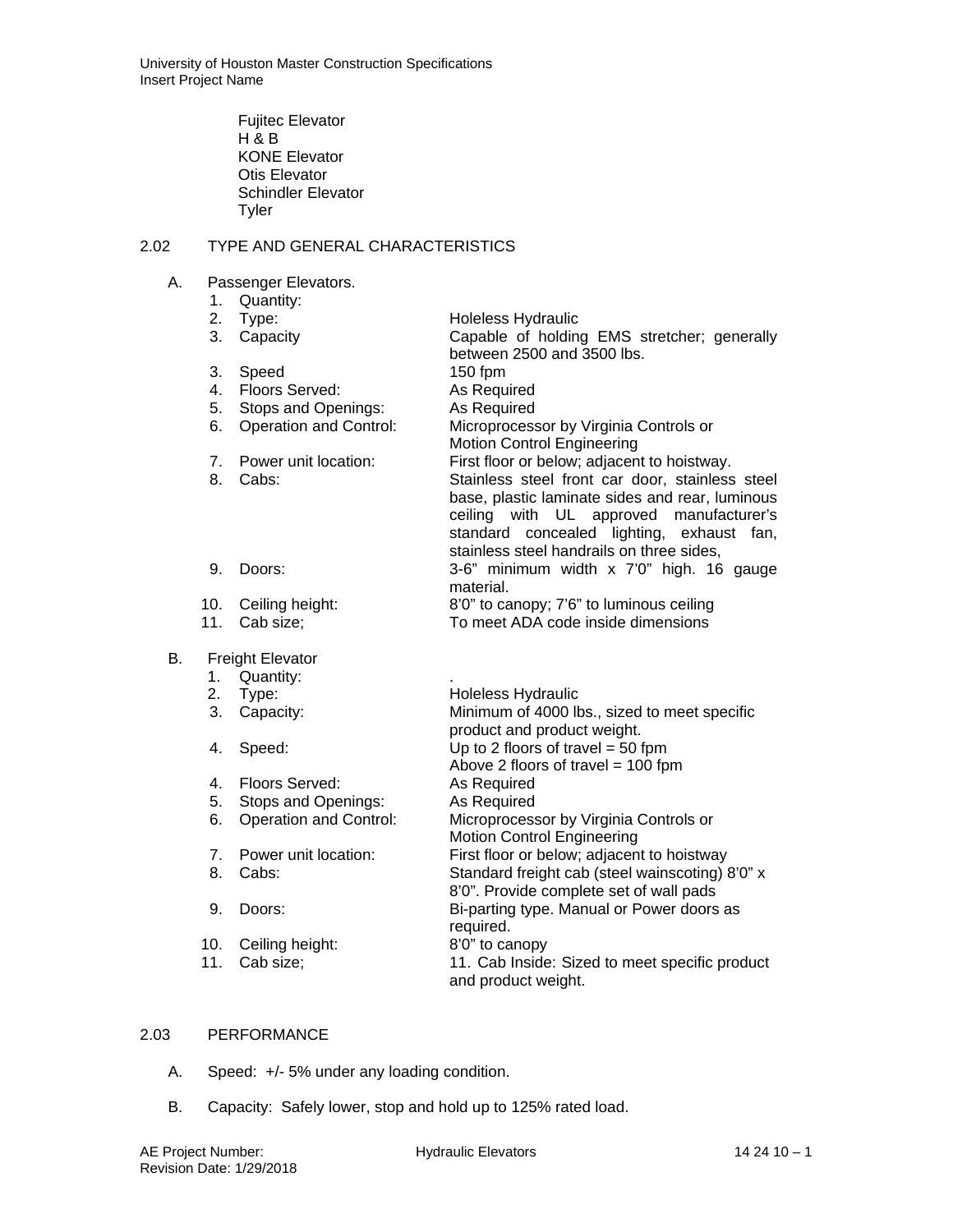- C. Leveling: +/- ¼" under any loading condition.
- D. Door Closing time, Thrust and Kinetic Energy shall comply with ASME Code and ADA.
- E. Floor to Floor Performance Time: Floor to floor performance time (from time door starts closing at one floor to fully opened and level on next successive typical floor, regardless of loading conditions or direction of travel). Hydraulic passenger – 16 seconds. Hydraulic service – 17.5 seconds.

### 2.04 POWER UNIT

- A. The power unit (oil pumping and control mechanism) shall be compactly and neatly designed, with all of the components listed below combined in a self-contained unit.
- B. Pump shall be especially designed and manufactured for oil hydraulic elevator service.
- C. Motors shall be high starting torque, single speed, of standard manufacturer and of duty rating to comply with herein specified speed and loads. Drive shall be direct coupled submersible or belt driven if required on larger units. Dry-type hydraulic elevator motors are preferred.
- D. Valve: The control valve shall control flow for up and down directions hydraulically and shall include an integral check valve. A control section including control solenoids shall direct the main valve and control up and down starting, acceleration, transition from full speed, up and down stops, pressure relief and manual lowering. All of these functions shall be fully adjustable for maximum smoothness and to meet contract conditions. System to be provided with a low-pressure switch and shut-off valve. All valves must be located as to make them readily accessible for servicing. Provisions shall be incorporated to securely lock all adjustments.
- E. Tank: Provide storage tanks constructed of steel in conformance with ASME A17.1, Section 304. A tank heater, thermostatically controlled, shall be provided in the storage tank to maintain proper oil temperature.
- F. Power Controller: a power controller shall contain necessary electrical silver contactors, electro-mechanical switches and thermal overload relays. Components shall be mounted in NEMA 1 enclosure. Logic control system shall be microprocessor based, integrated solid state circuitry. System shall be protected from environment and vibrations.
- G. Piping: All necessary pipe and fittings to connect power unit to jack unit, and a complete charge of oil of the proper grade shall be furnished to each unit. A main line strainer and shut-off assembly of the self cleaning type with a 60 mesh element, and a magnetic drain plug shall be furnished and installed in the oil line. The unit shall be designed for 400 psi working pressure, shall be compact in design with easy access for cleaning. Sound isolating couplings, a minimum of two, shall be installed in the oil line in machine room between pump and jack. Each Coupling shall consist of two machined flanges separated by a neoprene seal to absorb vibration and to positively prevent metal to metal contact in the oil line. Couplings shall be designed and manufactured in such manner that they will be absolutely blowout proof. Oil-hydraulic silencer (muffler device) shall be installed in the oil line near power unit.
- H. With non-submersible pumps, sound insulating panels manufactured of reinforced 14 gauge steel panels with a 1" thick 1.5 pound core of fiberglass affixed to interior shall be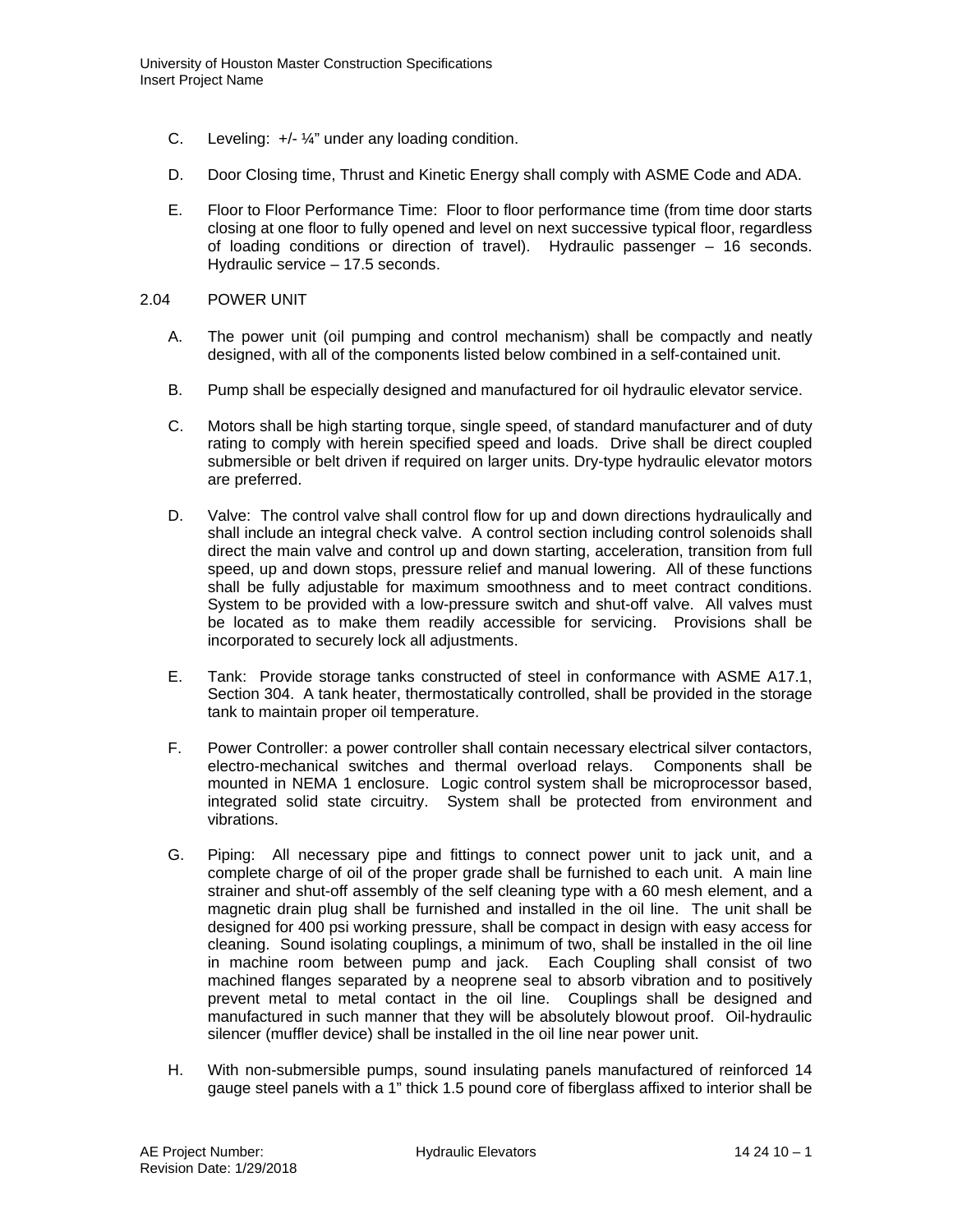mounted on all four open sides of the power unit frame to isolate air borne noise from motor-pump assembly.

- I. Vibration pads shall be mounted under the power unit assembly to isolate the unit from the building structure.
- J. Provide identifying numbers on power unit, controller and disconnect switch.

## 2.05 ELECTRICAL CIRCUIT FAILURE PROTECTION

A. The electrical control circuit shall be designed so that if a malfunction should occur, due to motor starter failure, oil becoming low in the system, or the car failing to reach a landing in the up direction within a pre-determined time, the elevator car will automatically descend to the lowest terminal landing. Power operated doors will automatically open when the car reaches that landing to allow passengers to depart. The doors will then automatically close and all control buttons, except the door open button in the car station, shall be made inoperative. The malfunction shall then be corrected and the elevator placed back in service through the mainline disconnect switch.

## 2.06 ELEVATOR LEVELING

A. System shall be designed for automatic flush leveling of the car in both directions, controlled by a sensing system which once set, requires no periodic adjustment. System shall be two way leveling.

## 2.07 MOTION CONTROL OR VIRGINIA CONTROLS

- A. Furnish and install microprocessor motion controllers for each elevator.
- B. The motion control system shall perform all of the functions of safe elevator motion and elevator door control. This shall include all of the hardware and software required to connect, transfer and interrupt power, and protect the equipment against overloads. The motion control shall interface with the microprocessor control system.

### 2.08 OPERATION

- A. General Operation and control: A microprocessor based control system shall be provided to perform all of the functions of safe elevator motion and elevator door control. This shall include all of the hardware required to connect, transfer and interrupt power, and protect the motor against overloading. Each controller cabinet containing memory equipment shall be properly shielded from line pollution. Microprocessor system shall be designed to accept reprogramming with minimum system down time.
- B. Car Button Independent Service All Elevators: A switch shall be provided in the car operating station which, when actuated, shall disconnect the elevator from the hall buttons, and permit operation from the car buttons only.
- C. Car Reversal Operation: A car without registered car calls arriving at a floor where both up and down hall calls are registered shall initially respond to the hall call in the direction that the car was traveling. If no car call or hall call is registered for further travel in that direction, the car shall close its doors and immediately re-open them in response to the hall call in the opposite direction. The direction lanterns shall indicate the change direction when the doors re-open.

# 2.09 GENERAL OPERATION AND CONTROL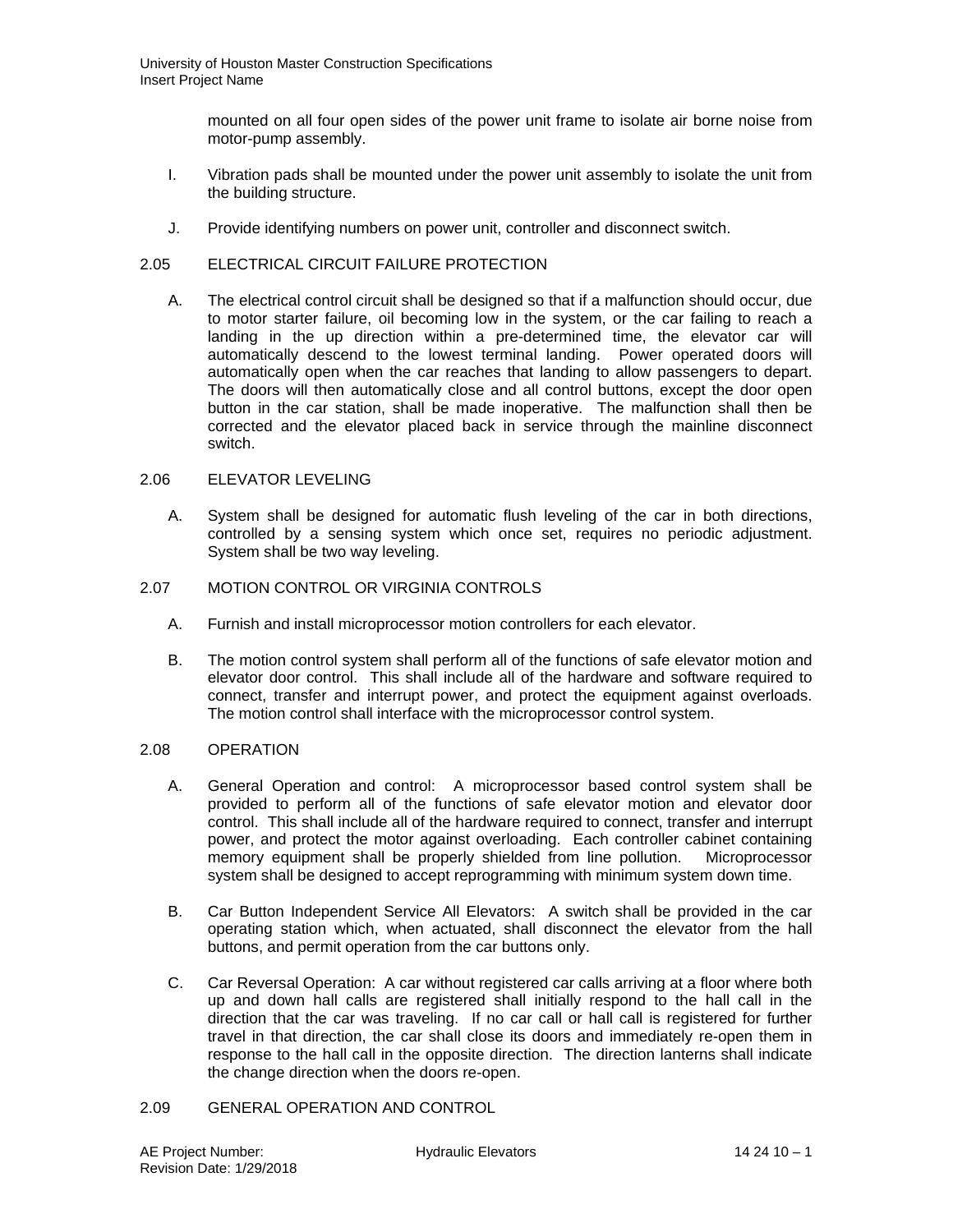- A. Control of the elevator shall be automatic in operation by means of push buttons in the car numbered to correspond to floors served, for registering car stops and by Up/Down push buttons at all landings.
- B. Momentary pressing of one or more buttons shall dispatch the car to designated landings in the order in which the landings are reached by the car, irrespective of the sequence in which buttons are pressed.
- C. Each landing call shall be canceled when answered.
- D. When the car is traveling in the up direction, it shall stop at all floors for which car buttons or Up hall buttons have been pressed; it shall not stop at floors where Down buttons only have been pressed, unless the stop for that floor has been registered by a car button, or unless the down call is at the highest floor for which any buttons have been pressed.
- E. The pressing of an Up button when the car is traveling in the down direction shall not interrupt the travel unless the stop for that floor has been registered by a car button, or unless the up call is the lowest for which any button has been pressed.
- F. When the car has responded to its highest or lowest stop, and stops are registered for the opposite direction, its travel shall reverse automatically and it shall then clear the calls registered for that direction.
- G. Should both up and down calls be registered at an intermediate floor, only the call corresponding to the direction in which the car is traveling shall be canceled upon the stopping of the car at the landing.
- H. An adjustable time delay shall be provided so that after the car has stopped in response to hall button, the entering passenger may register his car button before the car will reverse to answer calls in opposite direction.

# 2.10 AUXILIARY OPERATION AND CONTROLS

- A. General: In addition to primary control system features, provide the following controls or operational features for the passenger and service elevators, except where otherwise indicated.
- B. Special Emergency Service Phase I: The activation of a key switch in a lobby level hall station shall return all cars in the group express to the designated floor, by-passing all car and hall calls. The cars shall park at the designated floor with their doors open and will not respond to car or hall calls unless the SES-II switch in the car is activated. This system shall be in conformance with the current ASME Code, Section 211.3. Heat and smoke or products of combustion sensing devices are to be furnished by others but the elevator contractor shall furnish contacts on the elevator controller to receive signals from the sensing device. If an elevator is on Independent Service, when the elevators are recalled, a buzzer shall sound in the car and a jewel shall be illuminated as required.
- C. Special Emergency Service Phase II: In-car control of each elevator during the emergency operation, by means of a key switch in each car shall be provided. Operation shall be per ASME Code, Rule 211.3.
- D. Emergency Power Operation: Provide battery powered emergency lowering for each car. Car shall lower and park with the doors closed after a door time out period. The door open button shall remain activated.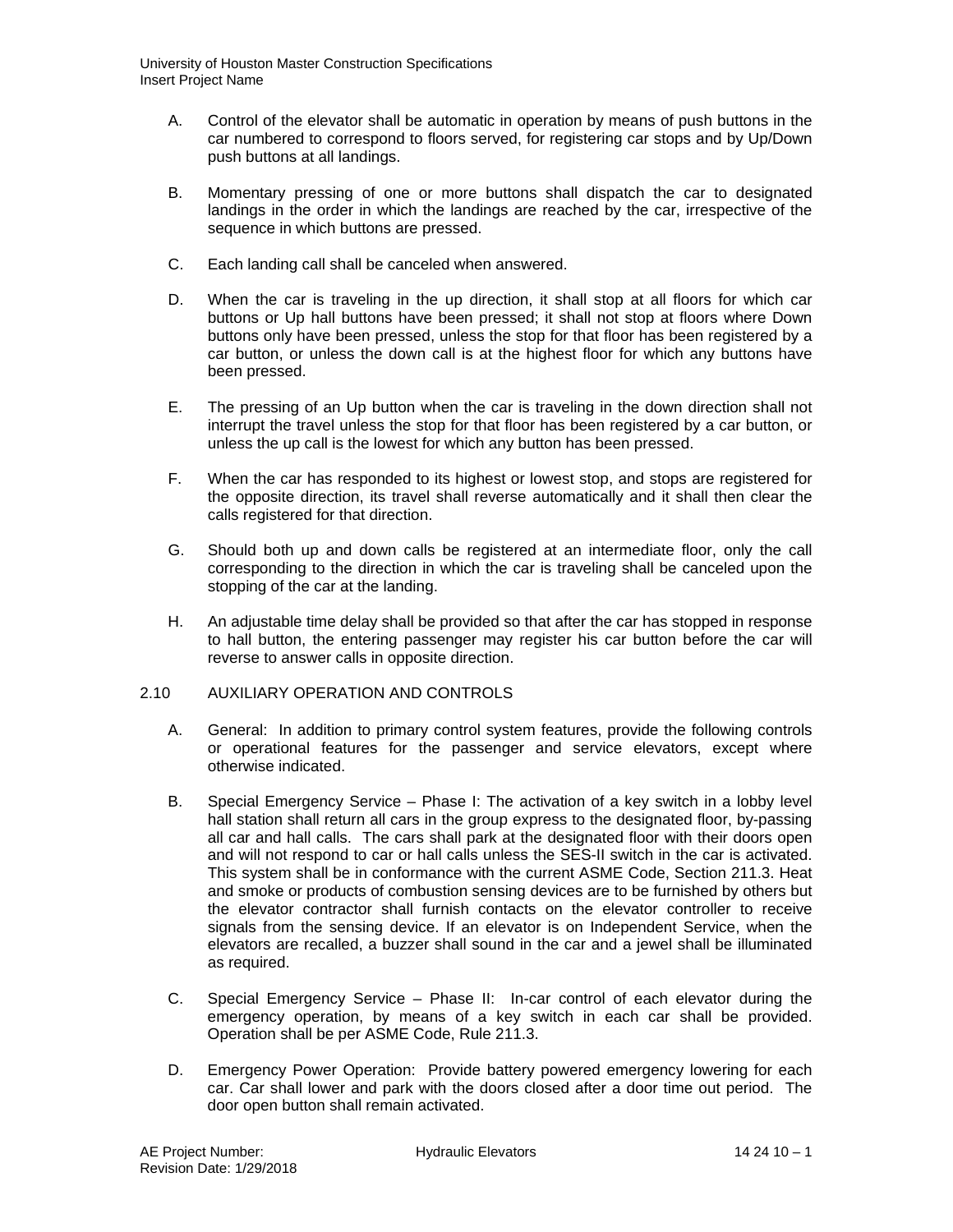- E. Alarm Bell System (With Electrical Power to Car): Remote emergency alarm bell, located where directed, so it can be heard outside the hoistway to be arranged to sound automatically in response to activation of alarm button in car control system.
- F. Emergency Lighting and Alarm Bell (No Electrical Power to Car): Car mounted 12 volt battery unit including solid state charger and testing means enclosed in common metal container rechargeable lead acid or nickel cadmium battery with 10 year minimum life expectancy. When normal power to the car fails, the system shall automatically provide power to the car emergency light and to the alarm bell circuit.
- G. Emergency Exhaust Fan: Glass elevators located where direct sunlight can reach them must be equipped with a battery back up exhaust fan.

## 2.11 ELECTRICAL WIRING

- A. Electrical wiring shall comply with the ASME and National Electrical Code and all local codes. Wiring shall be included for all devices installed.
	- 1. Furnish and install complete insulated wiring to connect all parts of the equipment. Properly ground all components as required by the National Electric Code.
	- 2. Insulated wiring shall have a flame retarding and moisture resisting outer cover and shall be run in a metal conduit, metallic tubing, or wire ducts.
	- 3. Provide 6 percent spare wires between each controller, hoistway junction box and control panes, also 6 percent spare conductors in each trail cable; all spares shall be properly tagged or otherwise identified with clear and indelible markings.
	- 4. Tag code all field wiring at junction points; control wiring in traveling cables at their terminals in the machine room; elevator car junction box and connections within the car. Test entire wiring system for insulation to ground,
	- 5. Provide total of 4 shielded pairs for security use in the traveling cables for the elevator. The shielded pairs shall be located in a cable which is not used to carry alternating current circuits. The shielded wiring shall extend to junction box in the elevator machine room.

### 2.12 PLUNGER, CYLINDER AND CASING

- A. The dual plunger and cylinder for holeless elevators shall be designed to lift the gross weight of the fully loaded elevator at full acceleration. Design and fabrication of components shall conform to the requirements of ASME A17.1 Code.
- B. The plungers shall be constructed of seamless steel tubing, turned smooth and true and finished to a fine polished surface, with a stop plate welded to the plunger bottom.
- C. When the use of holeless elevators cannot be provided, wrap cylinder with an approved coating to protect it from electrolytic and chemical corrosion. Provide schedule 80 PVC sealed and capped casing with electrolytic back fill for the holed units.
- D. Provide sheave, cables and required safety devices to provide 2 to 1 ratio of car speed to plunger speed for the roped hydraulic units when holeless elevators cannot be used.

### 2.13 GUIDES AND BUFFERS

A. Guides for each elevator car shall be planed or formed steel elevator guide rails, properly fastened to the building structure with steel brackets, all provided as part of the work of this section.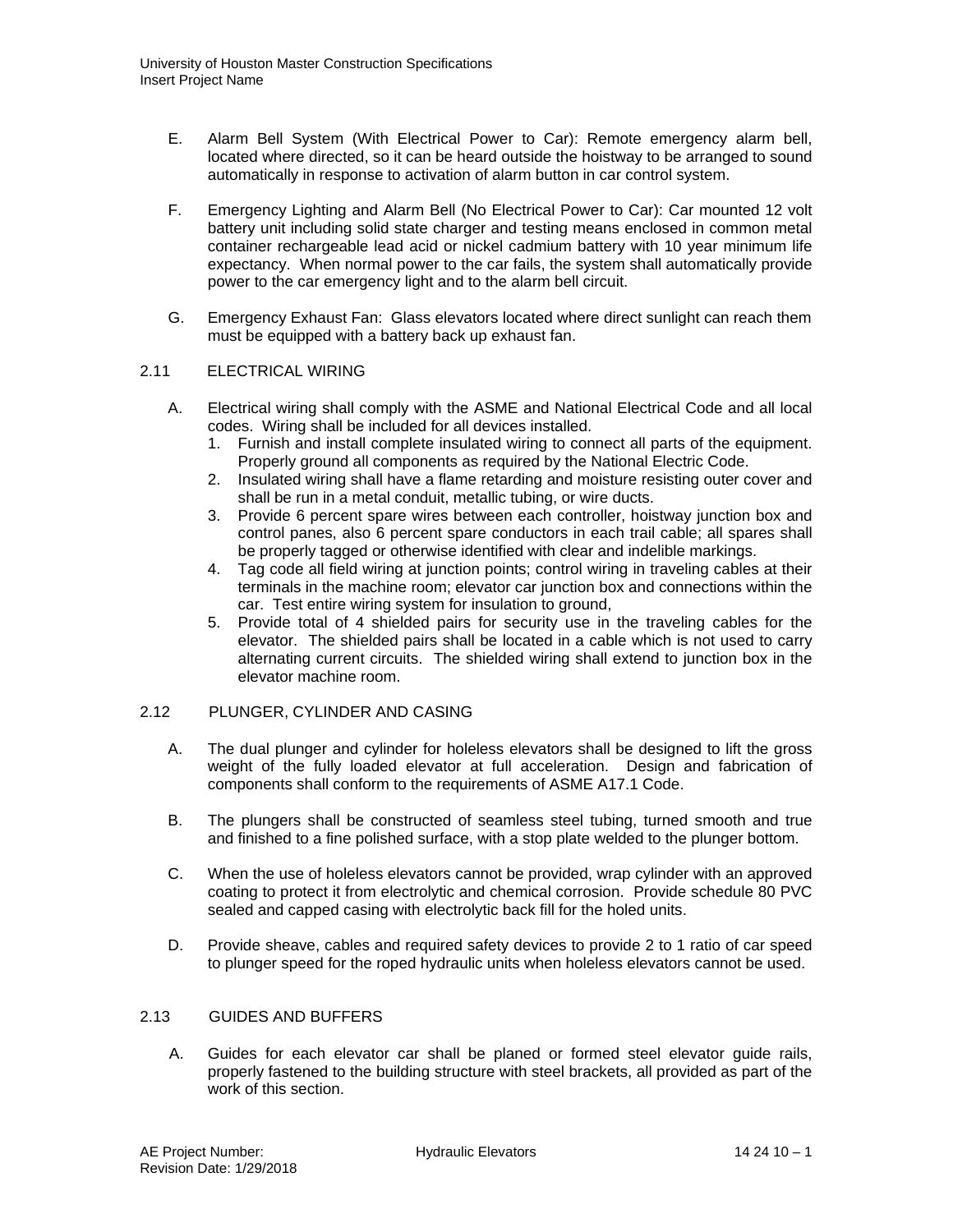- B. Substantial spring buffers under car shall be furnished and installed in elevator pit. They shall be mounted on continuous channels fastened to the elevator guide rail or securely anchored to the pit floor and substantial extension shall be provided, as required.
- 2.14 PIT SWITCH
	- A. An emergency stop switch shall be located in the pit accessible from the pit access door. Provide an additional stop switch where pit depth exceeds 66 inches.

### 2.15 HOISTWAY DOOR INTERLOCK

- A. Each elevator hoistway door shall be equipped with a hoistway unit system hoistway door interlock. The interlock shall prevent the operation of the elevator driving machine by the normal operating device unless the hoistway door is locked in the closed position. The interlocks shall also prevent the opening of a hoistway door from the landing side unless the car is either stopped or being stopped.
- 2.16 HOISTWAY DOOR UNLOCKING DEVICES
	- A. Unlocking devices shall be provided at all floors with metal escutcheons to match the door finish.

## 2.17 TOP OR CAR OPERATING DEVICE

A. Each elevator shall be provided with an operating device mounted from or on the car crosshead which will permit slow speed (150 fpm or less) operation for purposes of adjustment, inspection, maintenance, and repair. A transfer switch shall be provided in the top of the car operating device fixture which will permit the disconnecting of hoistway access switch or switches and render top of car operating device operative. The operating device shall be mounted in a metal box and shall be rigidly secured in a position conveniently accessible to workmen on top of the car.

### 2.18 LUBRICATION

A. Suitable means shall be provided for lubrication with oil or grease, all bearing surfaces in connection with the elevator installation. Grease gun fittings, if used, shall be suitable for high pressure guns. Grease cups, if used, shall be automatic feed compression type.

## 2.19 CAR TOP LIGHTS

- A. Electric light with wire guard and GFI convenience outlet fixture on car top which shall meet the requirements of ASME A17.1, Rule 204.7a(4).
- 2.20 DOOR OPERATOR
	- A. Heavy duty, DC master door operator capable of opening doors at not less than 1 1/2 fps and accomplishing reversal in 2  $\frac{1}{2}$  inch maximum of door movement. Doors shall open automatically when car arrives at floor to permit transfer of passengers; after timed interval, doors shall automatically close. Arrange operator so doors can be opened by hand from inside car in case of power failure, if cars are within leveling zone.

### 2.21 DOOR RE-OPENING AND CONTROL DEVICE

A. Provide proximity type electronic door protection.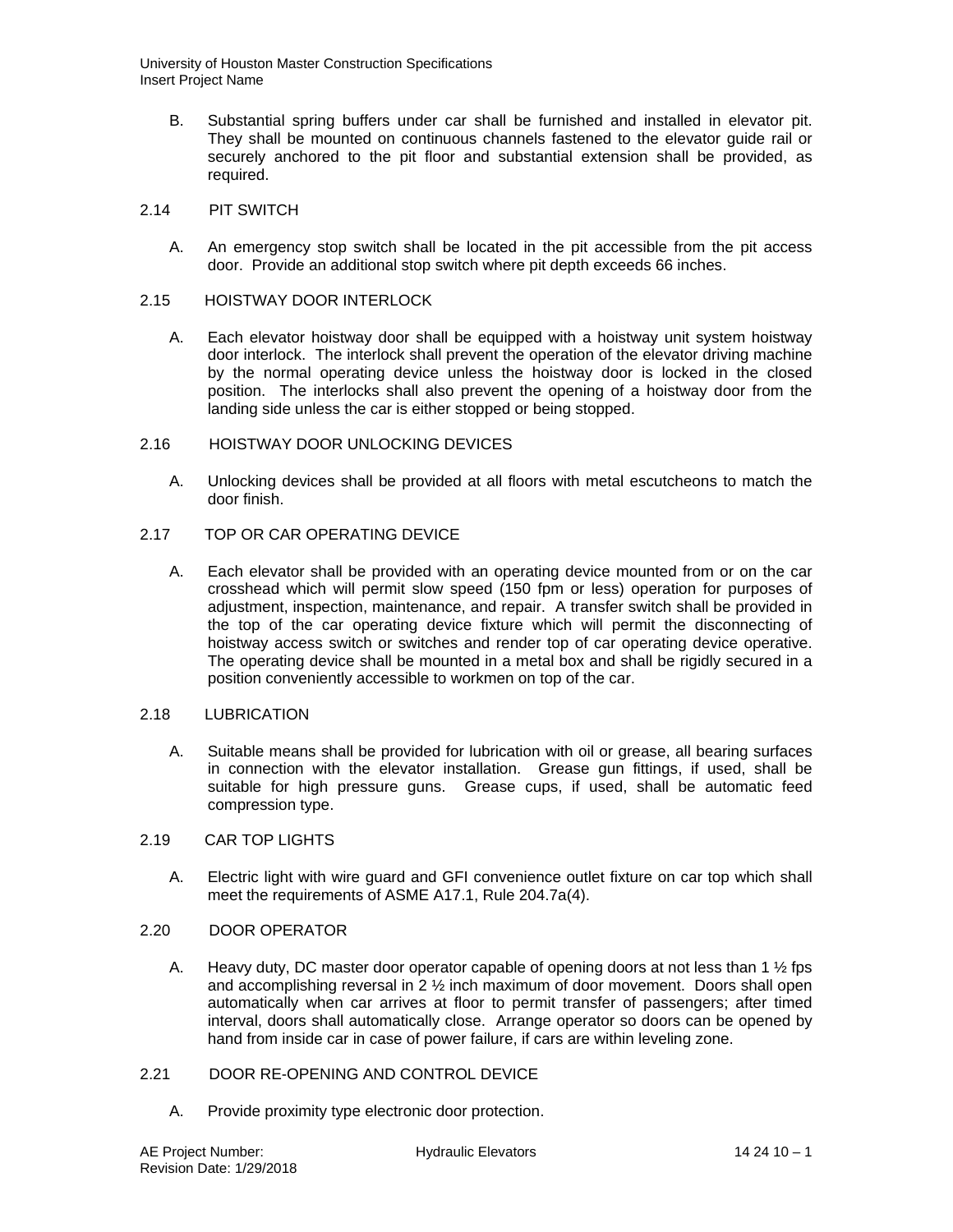- B. Door Open timing Feature:
	- 1. Operate in conjunction with detectors to provide adjustable, reduced, hold open time once rays are broken and re-established.
	- 2. When the doors are held open beyond the adjustable time, buzzer sounds and doors shall close at reduced speed.
	- 3. There shall be a difference in door hold open times between car and hall calls. Door speed, thrust, kinetic energy shall comply with the ASME Code. Door hold open times shall comply with "Handicap Requirements" ADA.

### 2.22 AUTOMATIC TERMINAL LIMIT SWITCHES

- A. Electric limit switches shall be placed in the hatchway near the terminal landings and be designed to cut off the electric current and stop the car should it run beyond either terminal landing.
- 2.23 CAR FRAME
	- A. Car frame shall be fabricated from formed or structural steel members and shall have adequate bracing to support the platform and car enclosure.
- 2.24 PLATFORM
	- A. The car platform shall be constructed of steel with a plywood subflooring and fire proofing on the underside. The platform shall be isolated from the piston. Typical sills shall be extruded aluminum.
- 2.25 ROLLER GUIDES
	- A. Rubber tired roller guides shall be mounted on the top and bottom of the car and engage the guide rails.
- 2.26 CAR DOOR HANGERS AND TRACKS
	- A. Hang doors on sheave type hangers with polyurethane that roll on a polished steel track and guided at the bottom by non metallic shoes sliding in a smooth threshold groove
- 2.27 CAR DOOR ELECTRICAL CONTACT
	- A. Shall operate in conjunction with car doors so elevator cannot operate unless doors are closed or within the tolerance allowed by Code.

### 2.28 HOISTWAY ENTRANCES

- A. Entrances shall be complete with frames, doors, sight guards, sills, fascia plates, toe guards, headers, struts, hanger covers, tracks, hangers, miscellaneous hardware and related parts. Entrances shall carry UL label for class "B" 1 1/2 hour fire rating.. Entrance profiles, finishes and details as shown on the drawings
- . B. Frames: Frame finish for the front entrances at \_\_\_\_\_\_\_\_\_\_ shall be \_\_\_\_\_\_\_\_. Front entrances for the typical floors shall be \_\_\_\_\_\_\_\_\_\_\_\_\_. The Architect shall select the color for the baked enamel entrances. Floor designations on hoistway door frames shall be permanently attached to frames. Adhesive application is not acceptable.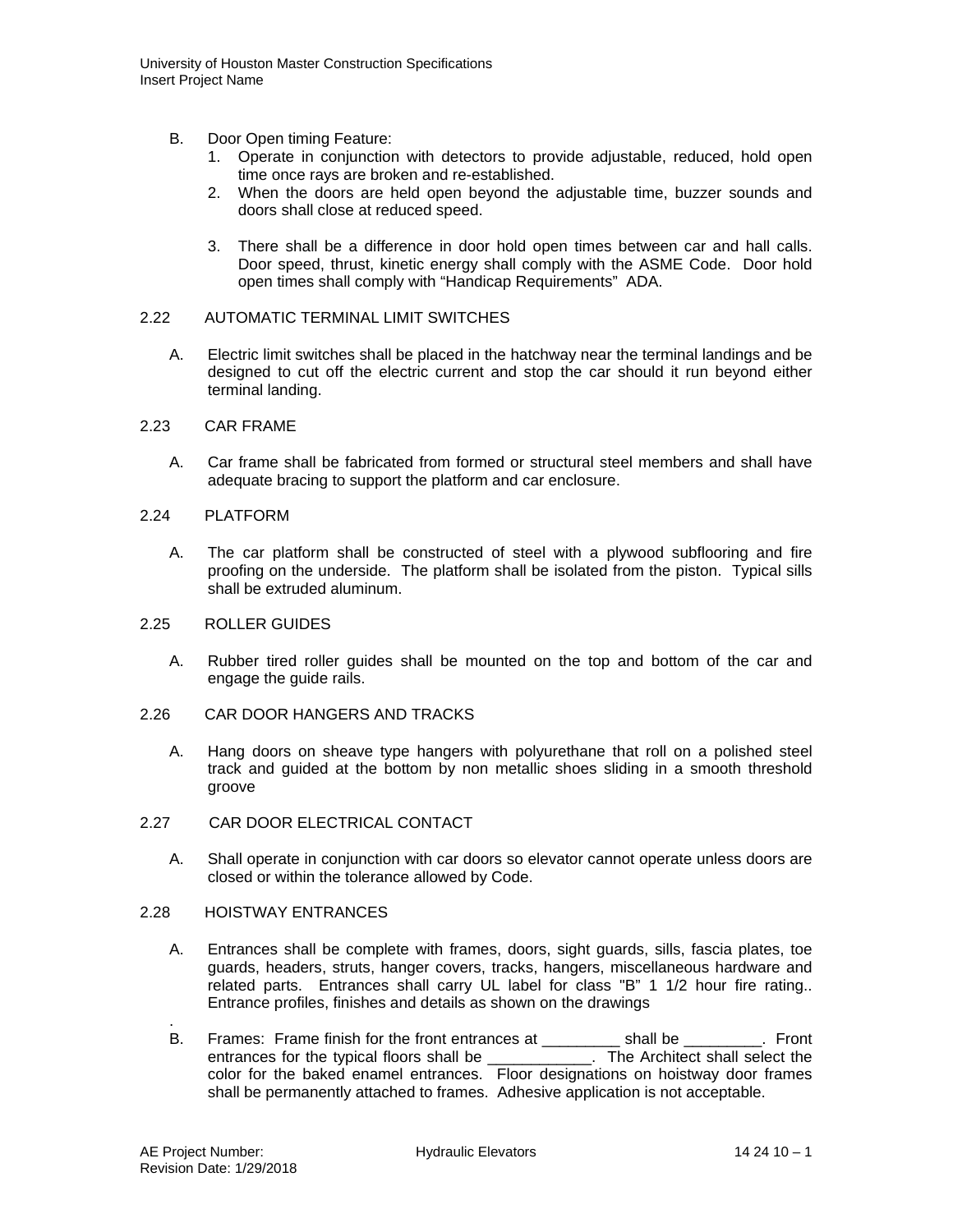- C. Doors and Sight Guards: Provide horizontal sliding doors of flush construction and sound deadened. Doors shall be fabricated from a minimum of #16 gauge for the front openings at \_\_\_\_\_\_\_\_ and baked enamel for the typical openings. The Architect shall select the color of the baked enamel entrances.
- D. Sills: Extruded aluminum at all floors except the openings at \_\_\_\_\_ for elevators which shall be  $\qquad \qquad$  . Sills shall be level with finished floor.
- E. Sill Support Angles: Any support angles required shall be furnished and installed by the elevator contractor.
- F. Hanger Supports: Hanger supports or headers shall be formed sections securely bolted to the strut angles.
- G. Fascia Plates: Concealed fascia plates shall be #14 gauge steel, reinforced to insure a flat even surface throughout, and shall be securely fastened to hanger housings and sill above. Fascia plates shall be finish painted with one coat of rust-inhibitive prime paint.
- H. Struts and Closers: Structural steel angles and other similar methods shall be furnished of sufficient size to accommodate the door closers. Angles shall be continuous and be securely bolted to the sills and building beams above.
- I. Header: 3/16" thick steel formed to provide stiffening flanges.
- J. Door Hangers and Tracks: Hangers for each hoistway entrance shall be of the sheave type arranged for two point suspension of the doors, and shall have brackets integral with door, or applied. Sheave and rollers shall be of steel with sealed ball bearings and there shall be adjustable ball bearings rollers to take up thrust of doors. Tracks shall be cold drawn or cold rolled steel of smooth surface and working section and shall be oiled with wick type lubrication.
- K. Hanger Cover Plates: Shall be made of #14 gauge steel and shall be removable type. Cover plates shall be arranged to assure hanger accessibility from within the car. Cover plates shall be finish painted with one coat of rust-inhibitive prime paint.
- L. Provide car number inside the entrance jamb at the ground floor only.

# 2.29 CAR ENCLOSURE

A. Passenger cars and service cars as detailed herein.

# 2.30 CAR DOORS

- A. Car doors shall be 1 inch thick, of flush design metal construction, with interior reinforcing and sound deadening insulation. They shall be adequately reinforced to withstand operational stresses and as required to accept hangers, interlocks and other accessories. The finish of the car doors shall be  $\qquad \qquad$ .
- B. The car return panels and car operating panels shall have a statural finish.
- C. The car door system shall be designed so that the car doors may not be opened more than 4" from the inside of the car if the car is outside the unlocking zone of a landing.

## 2.31 EMERGENCY EXITS

A. All cars shall have ceiling emergency exits.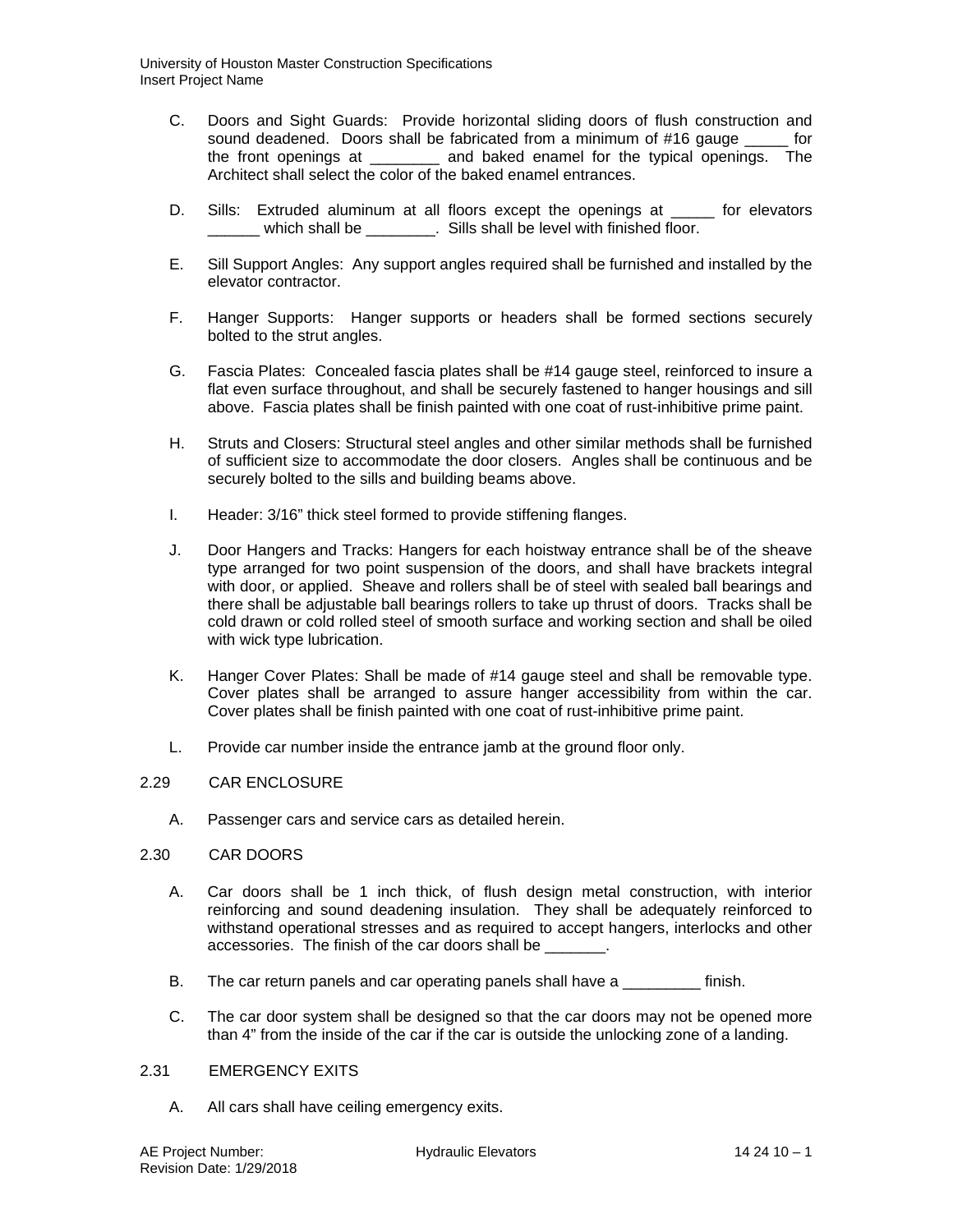### 2.32 HALL BUTTON FIXTURES

- A. Passenger elevators \_\_\_\_\_\_\_ shall have \_\_\_\_\_\_\_\_ riser(s**)** of hall buttons. The circular EPCO buttons shall be milk white. Face plates shall have a \_\_\_\_\_\_\_\_\_\_\_\_ finish.
- B. Include rated boxes and wiring as required.
- C. Include integral fireman's phone jacks at each lobby. Include all wiring and conduit to Life Safety Panel.

## 2.33 HALL LANTERN FIXTURES

- A. Provide a hall lantern with an audible signal at each landing entrance for each elevator. The lanterns, when illuminated, shall indicate the elevator car which shall stop at the landing and in what direction the car is set to travel. When the car reaches a predetermined distance from the floor where it is going to stop, the corresponding hall lantern shall illuminate and the gongs sound once for up and twice for down. The hall lantern shall remain illuminated until the car doors close in preparation for leaving the floor.
	- 1. Faceplates shall have a \_\_\_\_\_\_\_\_\_\_\_ finish.
	- 2. Provide round milk white lens.

## 2.34 CAR POSITION INDICATOR

- A. The elevators shall have one digital readout fixture above each car operating panel.
- B. Fixtures shall be LED type and include floor sounding single adjustable tone of no less than 20 Decibels at not more than 1500 hertz, shall sound as the car is passing or stopping at a floor.

### 2.35 CAR OPERATING PANELS

- A. The elevators shall have \_\_\_ car operating **panel(s)** per car as shown on the Architect's drawing and shall include the following:
	- 1. Self-illuminating floor registration without markings on EPCO buttons.
	- 2. Alarm, door control buttons. Include wiring and conduit to Life Safety Panel.
	- 3. Firefighters key switch, pilot light, call cancel and buzzer.
	- 4. Jack for Firefighter's headset including wiring and conduit..
	- 5. All buttons shall be designated by raised markings with Braille, applied with concealed fasteners to meet ADA requirements. Stick on markings are not acceptable.
	- 6. Engraved elevator number and elevator capacity on faceplate or front return.
	- 7. Lockable service cabinet containing controls for car stop switch, fan switch, car light switch, light rheostat, independent service, inspection service, and 110 volt GFCI convenience outlet.
	- 8. Faceplates and return panels shall have a \_\_\_\_\_\_\_\_\_\_\_\_ finish.
	- 9. Locate to meet ADA requirements.
	- 10. Logo or manufacturers name not permitted on exposed surfaces.

# 2.36 COMMUNICATIONS SYSTEM

A. The emergency communication system Model TALK-A-PHONE ETP-100EB shall be mounted behind the main car operating panel and be designed to provide two-way communication between the elevator and a point outside the hoistway. Audio and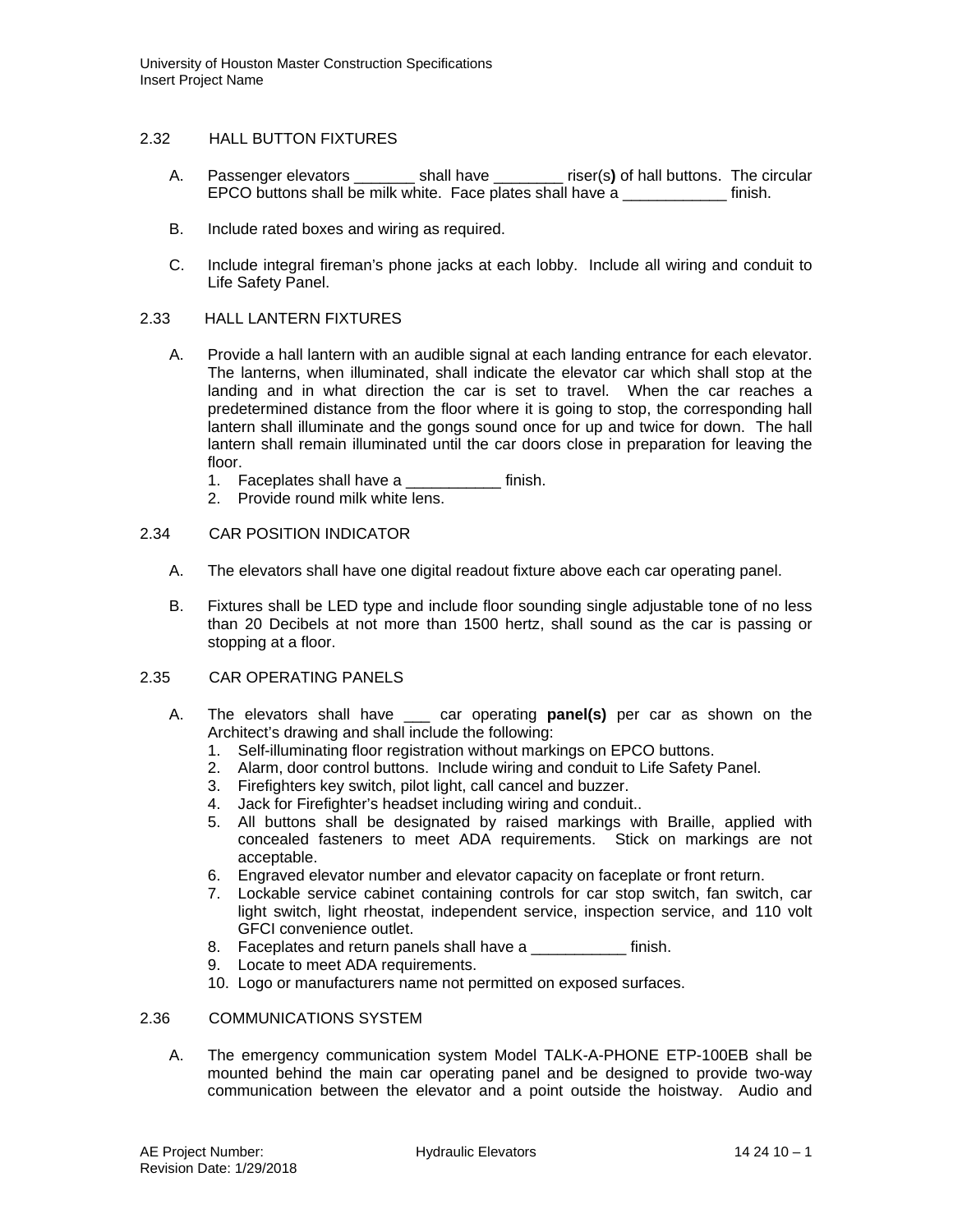visual two-way communication is required. System shall automatically dial a programmable number to a point outside hoistway.

- B. Visual messages shall be provided to indicate the status of an emergency call. The visual message will illuminate and shall read: "Message Received" when the emergency call button is pressed.
- C. Raised letter and Braille shall be integrated and permanently marked on the faceplate identifying the device as a speech independent emergency telephone. Surface painted or applied graphics shall not be acceptable.
- D. Emergency communication system must be able to provide receiving agent with information identifying building and elevator number whenever an emergency call is placed.
- E. Emergency communication system shall comply with Federal Communication Commission (FCC) regulations and Americans with Disabilities Act (ADA).
- F. When the party called by someone in the cab hangs up, the telephone shall disconnect immediately without giving a busy signal in the cab.
- G. Integrated network board for central IT communication with elevator in the controller.
- H. One Rolm telephone adapter required per car.
- I. One analog telephone pair terminated in an RJ 11 jack and located near the elevator traveling cable at the telephone is required.
- J. One telephone pair in the elevator traveling cable and one assigned elevator telephone number from UH telecommunications from 48 volt analog board are required.

## 2.37 LIFE SAFETY PANEL

- A. Elevator bid price shall include the cost of all wiring and conduit from various elevator banks to the fire command panel. Faceplate shall be No. 4 finish stainless steel. Life safety panel shall include all elevators.
	- 1. Position indicators for all elevators.
	- 2. One fireman's SES switch (on/off) per elevator bank.
	- 3. Jack for Firefighters headset.
	- 4. One car to lobby switch for all elevators.
	- 5. One power switch and pilot for each elevator.
	- 6. Emergency power pilot light and interlocking push button switches for fireman's override of automatic selection system, buttons to be behind lockable door.

## 2.38 SMOKE SENSOR TIE-IN

A. System to interface with smoke sensors, including alternate level refuge. (Others will run wiring from the smoke sensors to the elevator machine room interface where the elevator contractor connects to their controls).

# 2.39SECURITY INTERFACE FOR ELEVATORS WITH CARD READERS

A. Elevator contractor shall provide cut-out in the faceplate with a tinted non-scratch flush mounted window and space behind within each elevator that requires a security cardholder. Refer to the security. The security contractor shall furnish the card reader to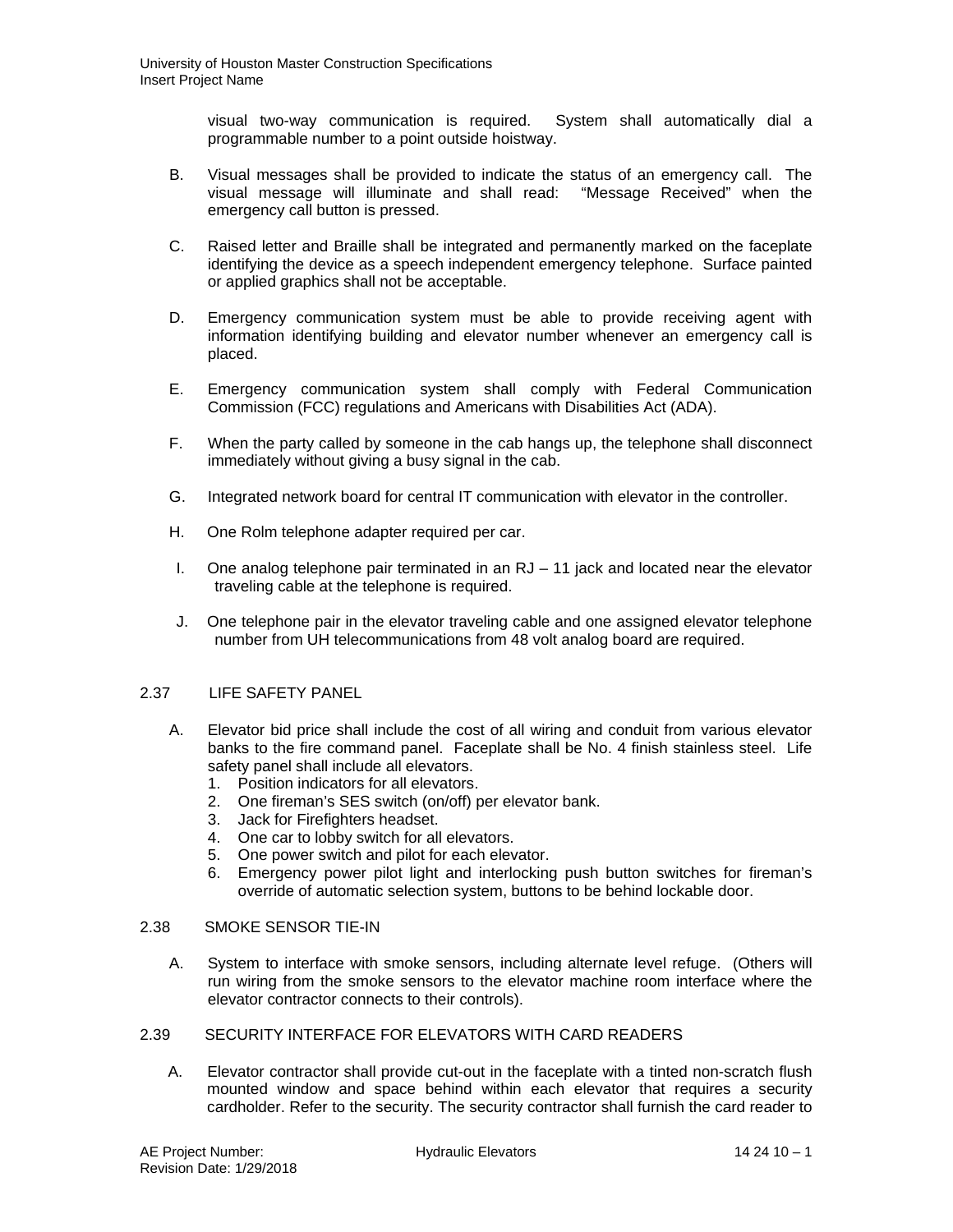the elevator contractor for mounting. The elevator contractor shall provide all required mounting accessories and shall mount the card reader within the elevator cab. Brackets to hold the card reader in place shall be durable and non-metallic.

- A. The security contractor shall terminate the traveling cable provided by the elevator contractor within the elevator cab to the mounted card reader. The elevator contractor shall provide and mount glass panel to cover the mounted card reader. Mount the card reader so the window panel is flush to the front of the swing front return.
- B. The security contractor shall terminate the traveling cable provided by the elevator contractor within the elevator machine room to the security remote field panel.
- C. The security contractor shall provide an interface panel within the elevator machine room. This panel shall contain two terminal strips. The security contractor shall label the terminal strips with the required connections from the elevator controller. The elevator contractor shall wire from the elevator controller to these terminal strips. Coordinate with the security contractor to provide all required connections and compatible low voltage contact closures from the elevator controller to this terminal strip to allow the following operation:
	- 1. Signal from the security system to initiate elevator control by the card reader.
	- 1. On card reader mode: The security system shall indicate to the elevator controller which floors are selectable by the cardholder within that elevator. The elevator controller shall enable those floor selection buttons only. When a floor is selected, the elevator controller should disable all other floors from being selected and signal the security system that a selection has been made.
	- 2. Signal from the security system to remove the elevator from under card reader control to normal operation.

# PART 3 – EXECUTE

### 3.01 SCOPE

- A. Installation shall meet all of the standard requirements of paragraph 1.03 for installation and inspection, tolerances, and qualifications. All work required for completion of a first-class installation is the responsibility of the contractor, even if not included in this specification.
- B. Performance of the elevator shall meet requirements of Paragraph 2.03.

### 3.02 HOISTWAYS

A. Entire front of hoistway will be left open until the hoistway entrances have been installed. After the guide rails have been erected and aligned, install frames in alignment with the guide rails, after which the wall may be completed. Coordinate this phase of the work to provide minimum delay in completion.

### 3.03 PAINTING

- A. All elevator equipment not painted, wire duct, miscellaneous iron and steel work located within the machine room or hoistway, shall be given a finish coat of paint. Material that has factory finish paint, shall have all scratches or mars painted after installation.
- B. Finish coat shall have hard, tough semi-gloss surface.

### 3.04 CLEAN UP